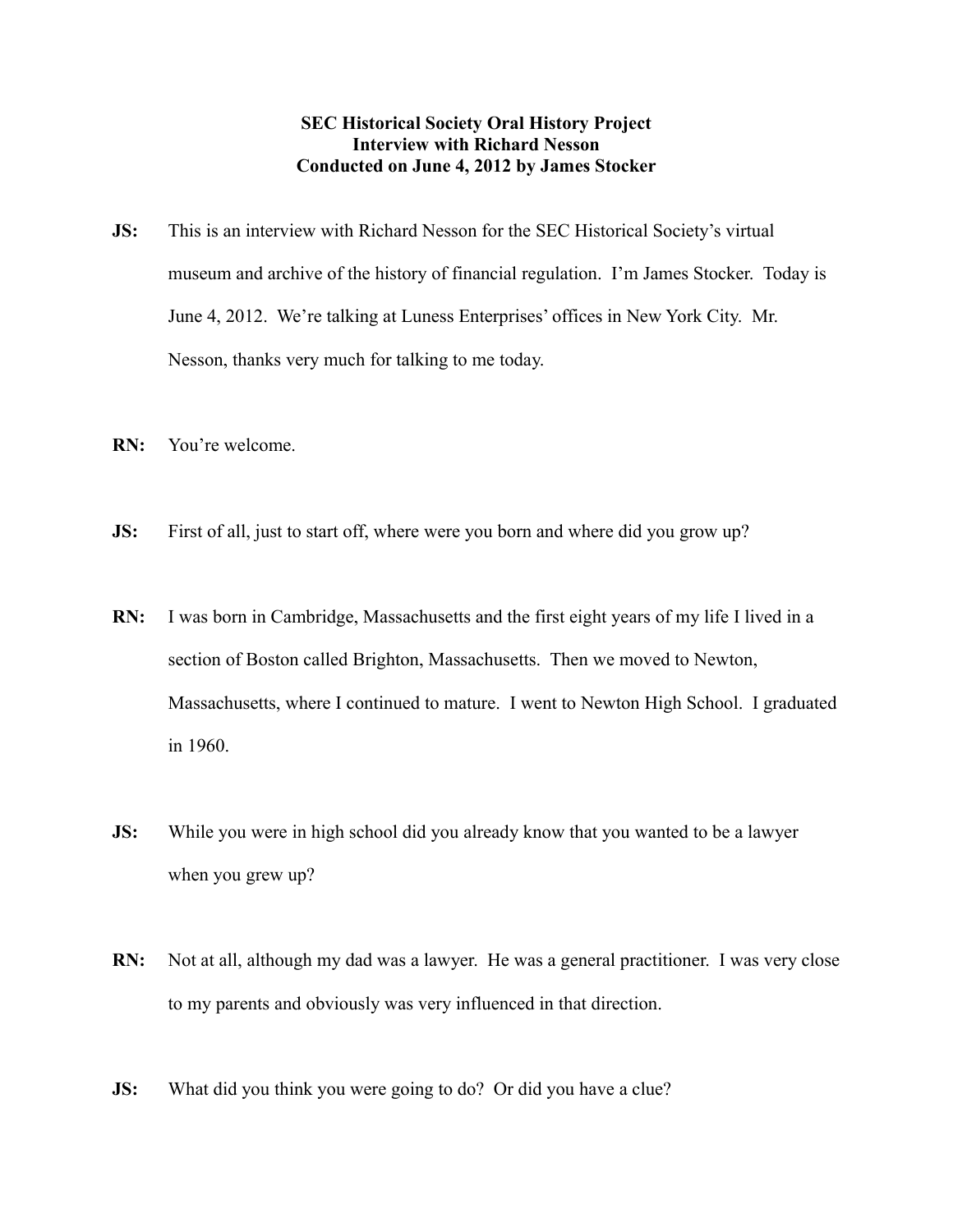- **RN:** I had no idea. My father was a general practitioner. In those days, having lived through the Depression, he would take whatever business came in the door. He never started out any year knowing where his revenue was going to come from. That kind of practice of law was on its way out. It was not something that I really aspired to at that time. I had no idea what I would do as a lawyer.
- **JS:** You went to Harvard as an undergraduate?
- **RN:** I went to Harvard College, and then went on immediately after I graduated from the University of Michigan Law School.
- **JS:** What was your major as an undergraduate?
- **RN:** I majored in government.
- **JS:** When did you decide to go to law school?
- **RN:** I was thinking about it while I was in college and pretty much made the determination in my senior year.
- **JS:** You applied to law school while you were a senior, and then started the next year, or was there a period in between?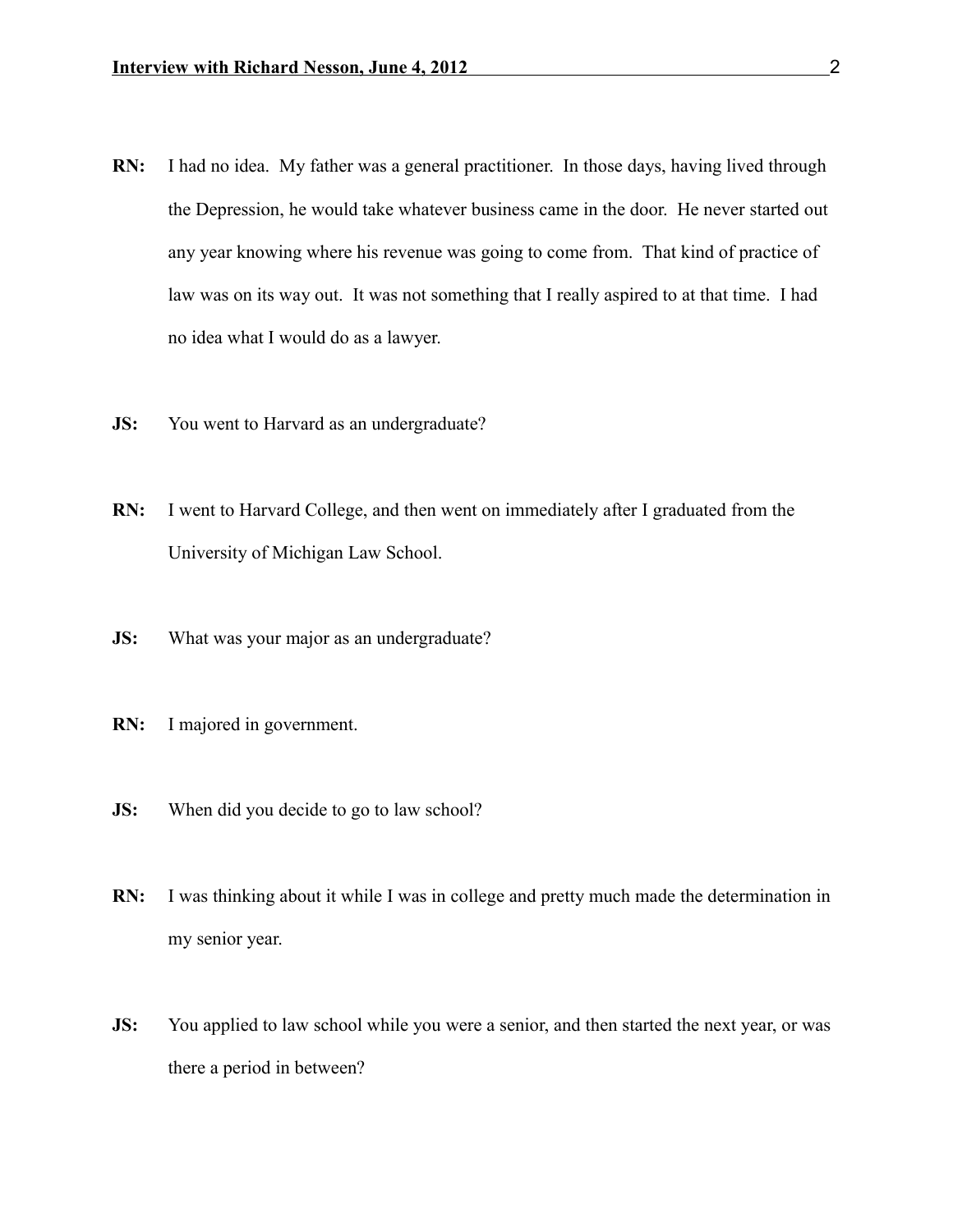- **RN:** Yes, exactly. That's what one did in those days. We were already very involved as a country in the war in Vietnam. I'm not sure whether getting drafted would have been an issue at that particular time. It did become one later on.
- **JS:** What year did you start law school?
- **RN:** I started in 1964.
- **JS:** You went to the University of Michigan?
- **RN:** Right.
- **JS:** Any particular reason you wanted to go to Michigan? Or did you just apply to a lot of places, get in there and that was the best option?
- **RN:** That's pretty much it.
- **JS:** So it goes. Did you have a focus on business law or securities law or anything like that?
- **RN:** No, not at all. I took a corporations course. I don't believe I took a course in securities. I was interested while I was there in taxation courses, and I seemed to do well in them. When I got out of law school, that was a focus of mine.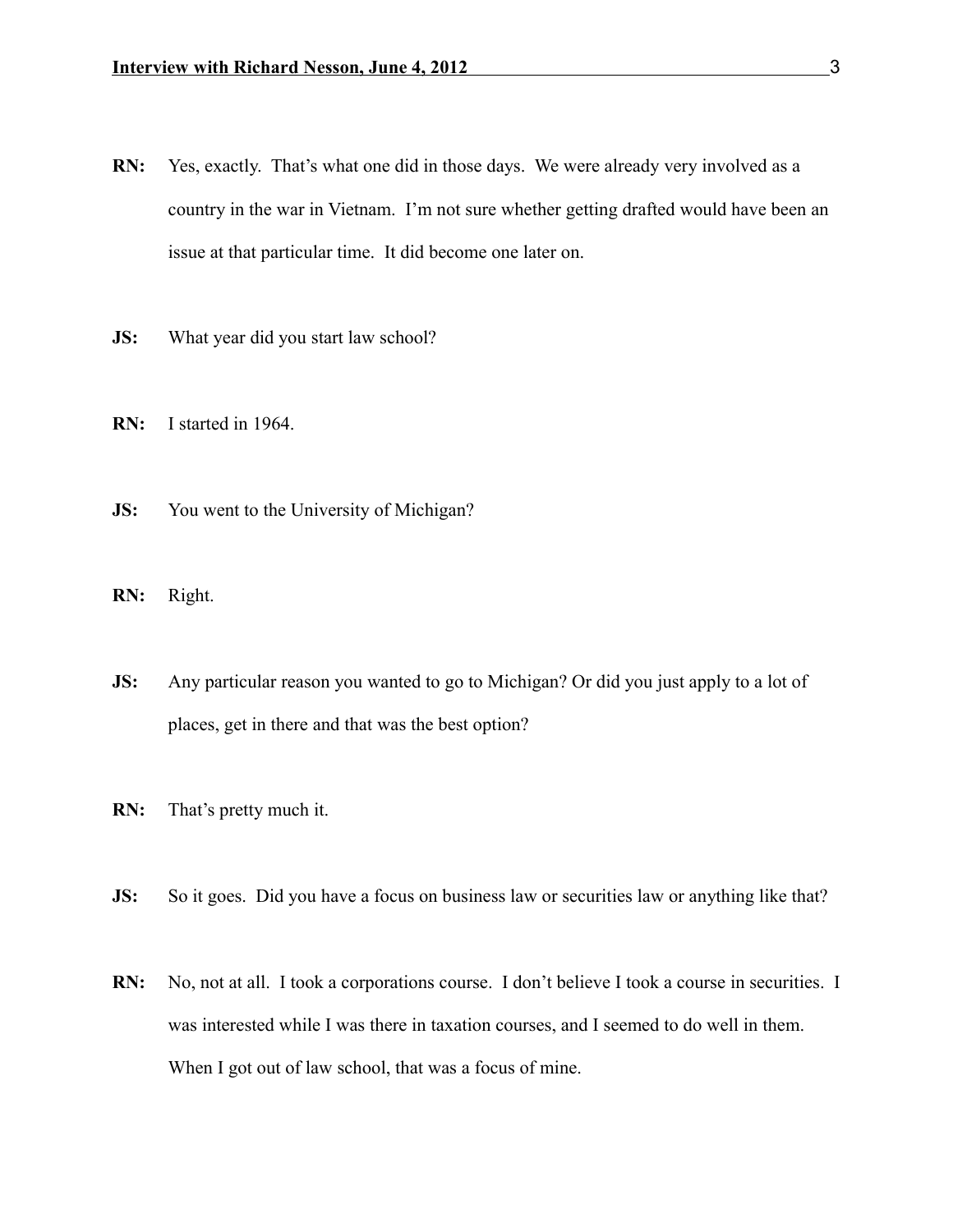- **JS:** What was your first job after law school?
- **RN:** Before I got a job, I went into the service. I was very fortunate that I was able to avoid the draft, and got into a unit of the Army Reserves. I went in right after I took the bar exam in July of 1967. I went into the Reserves, and went to basic training, which was a four month commitment, and got out in November of 1967 without having made any plans beyond that.

I started roaming around the city of Boston, trying to get interviews with law firms that had already made hiring decisions for that year. I did that for about three or four months and then decided maybe I'd better look at Washington as a place to go, with the idea that I would come back to Boston at some point.

- **JS:** Where did you end up in Washington?
- **RN:** I ended up at the Department of Housing and Urban Development. Actually, it was the Federal Housing Administration. I'm not even sure at that point if it was part of HUD, but that's where I started. I started in February of 1968 at the FHA.
- **JS:** What sorts of issues were you working on there?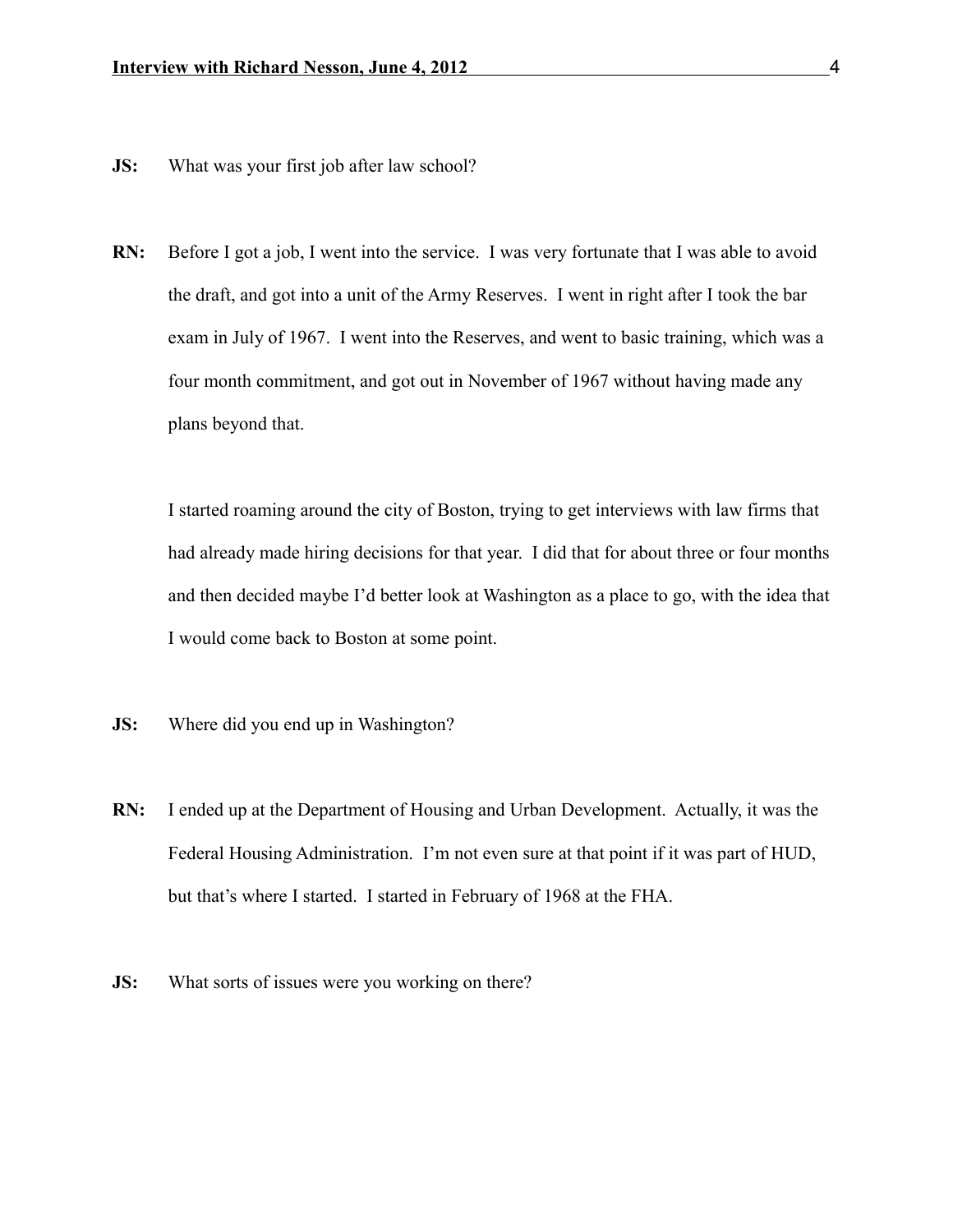**RN:** I don't know whether I would even have called them issues. I was in an office that was the general counsel's office with about four or five other lawyers. Basically what we did is on an occasional basis review documentation relating to the transfer of FHA guaranteed properties from one owner to another. There was not a lot of work to do. When you did get a file, essentially all you had to do was just make sure that the forms were correctly filled out.

We all spent a lot of time doing other things. I recall that doing crossword puzzles was a major activity. I remember one could get annoyed when a piece of work actually came in and disturbed your train of thought on crossword puzzles. I needed to get out of there. (Laughter.)

- **JS:** I was going to ask you what motivated you to leave that cushy position. But in any case, you ended up at the SEC within a couple of years, right?
- **RN:** Right. During the time that I was at the FHA, I started in a Masters of Tax program at Georgetown, and did take a securities course. I did enjoy that. I was aware that the SEC was a premier government agency with a great reputation. I applied to the SEC and was lucky enough to get in there. I think I started in June of 1969, something like that.
- **JS:** Was there any sort of training given to you or were you just thrown on the job?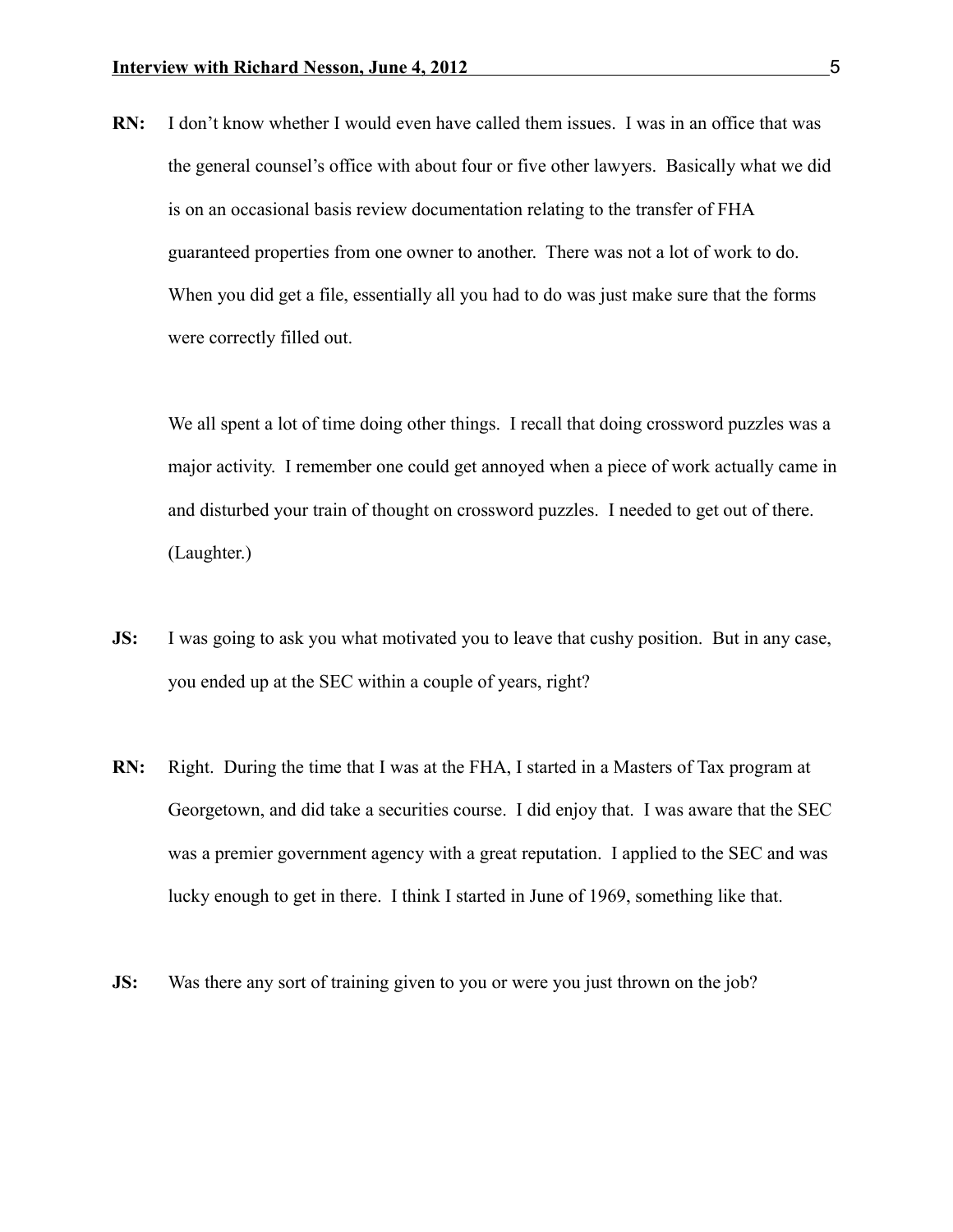- **RN:** No training that I can recall. I was placed in the Division of Corporation Finance in an enforcement unit called Investigations and Administrative Proceedings, and basically learned from the more senior lawyers in that group, especially John Bernas, as to what it was I was supposed to be doing.
- **JS:** You said you had done a master's in tax preparation, right?
- **RN:** Right, I never completed it.
- **JS:** But at least you had some background on financial issues when you got in.
- **RN:** Sort of.
- **JS:** How would you describe the level of knowledge of these different specific tax and other financial issues among the Division of Corporation Finance at this time?
- **RN:** There were certainly people, principally in the reviewing branches, that had a very good understanding of financial issues and disclosure issues. In the unit that I was in, we would get our cases referred to us by people in the reviewing branches. Gradually, over time, I became a little bit more familiar with the financial issues.
- **JS:** Were you involved in enforcement actions at this time?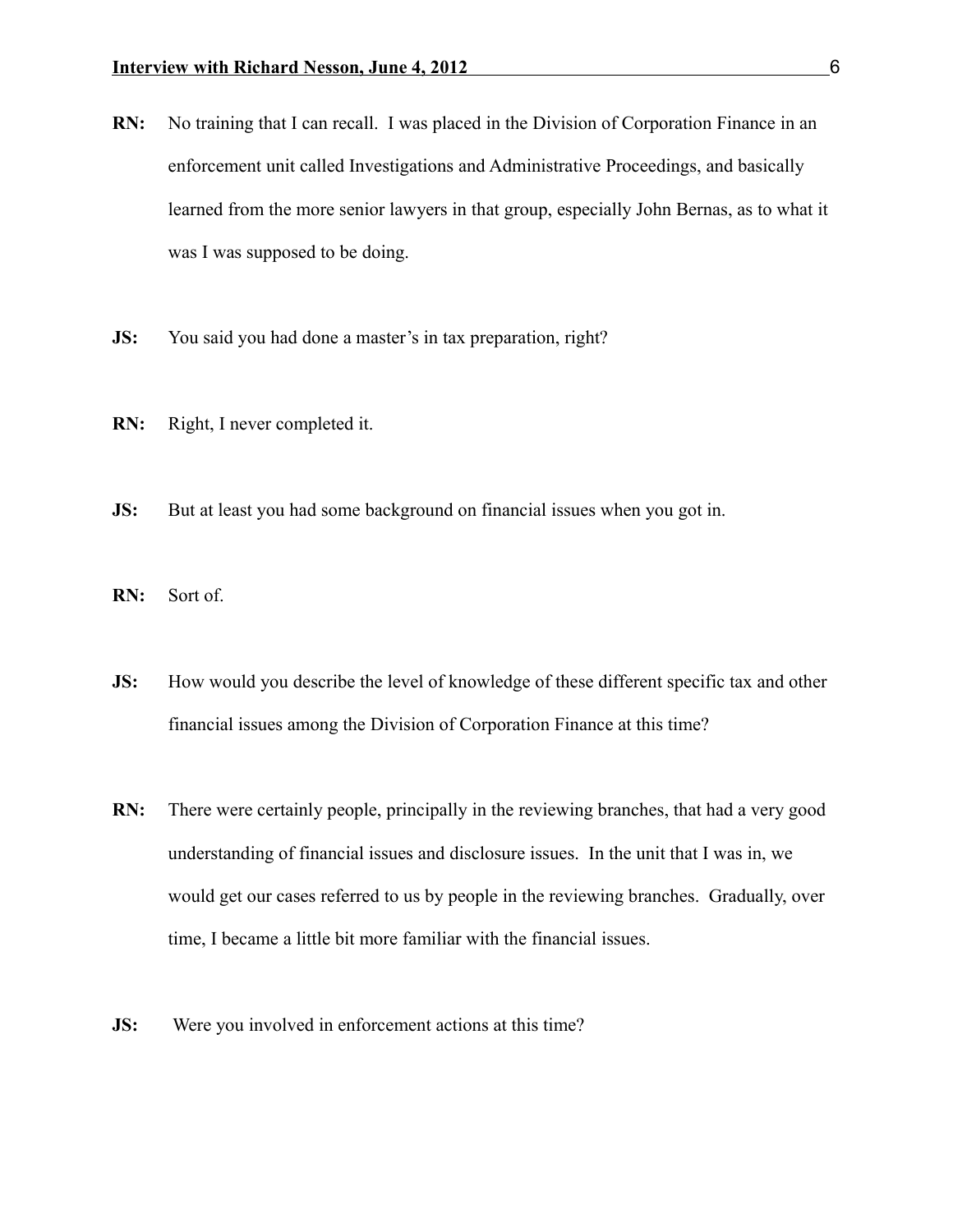- **RN:** I was. No biggies. There were several people in the unit that worked on the National Student Marketing case. I just had a tangential involvement. That was probably the biggest case that came up during the time that I was in that unit. The fellow who really led the charge on that was a lawyer by the name of Dave Belkin and when the Division of Enforcement was created, in 1972, Dave went down to Enforcement and that's where the case eventually was resolved.
- **JS:** Can you give me a little background on that case? What was involved there?
- **RN:** It was basically financial fraud, accounting for very "iffy" transactions. That was the case ultimately that involved sanctions against individuals in the accounting firm, as well as an attorney.
- **JS:** I understand that there was a huge pretrial discovery program in that case. Many witnesses provided testimony. Were you involved in that at all?
- **RN:** Just tangentially. I think much of that occurred down in the Division of Enforcement.
- **JS:** In 1972 there was an organizational restructuring within the SEC and a lot of these Enforcement branches got consolidated into one Division of Enforcement. How did that look from your perspective?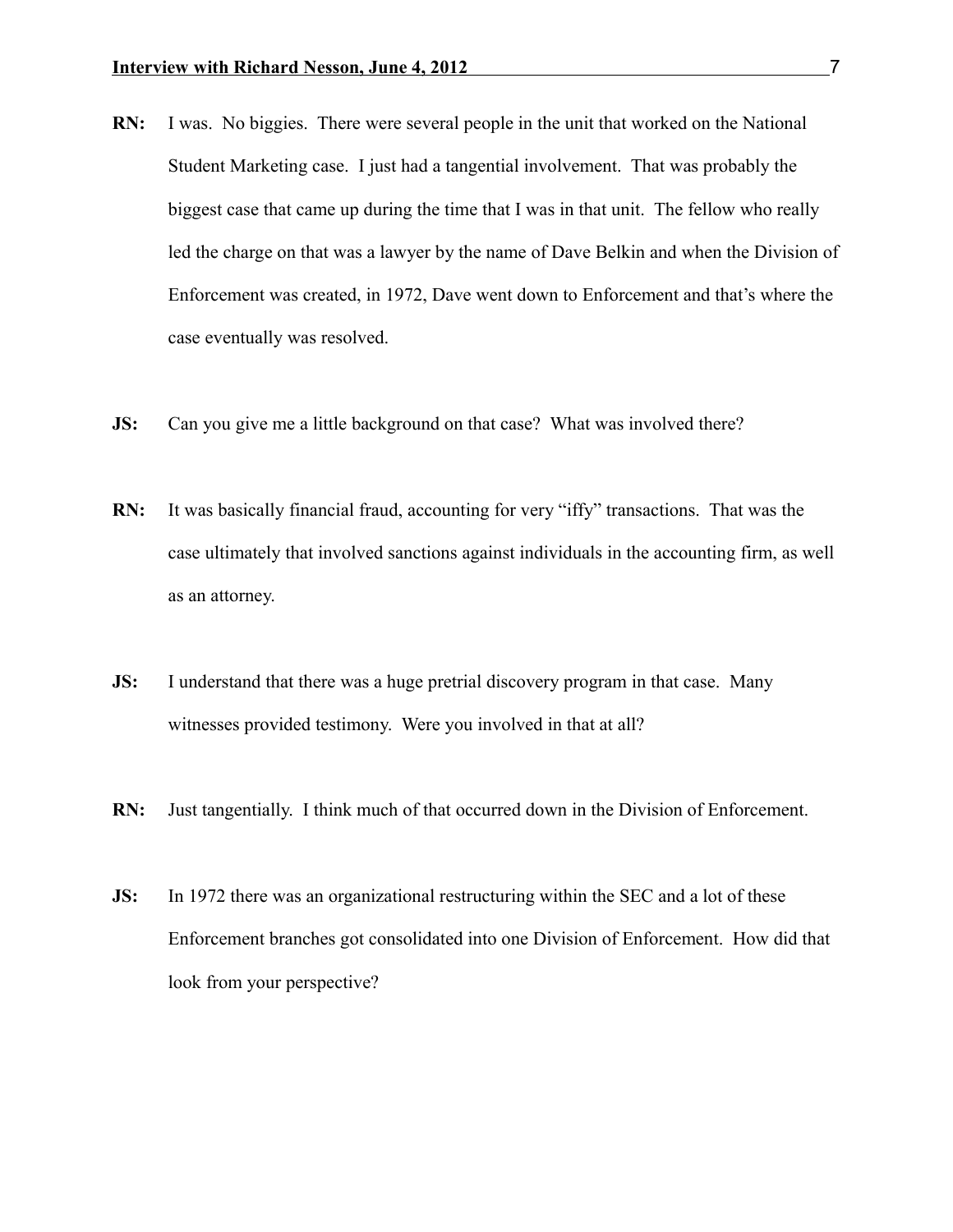- **RN:** From my perspective, that was fine, because I didn't really want to do that any longer at that time. I was lucky enough to be one of the three lawyers from the Investigations Branch in CorpFin that was retained in CorpFin, and I got to work on some public proceedings at that point. I'm not sure that we had a name for the group. I think eventually it became the Office of Disclosure Policy under Dick Rowe.
- **JS:** From your perspective, was this a logical restructuring? To have all the enforcement people under one branch?
- **RN:** I think it made sense from the point of view of the Commission. I'm not sure all of the people in CorpFin felt that way. We were a small branch. We were available to the reviewing branches. There may have been some concern by the reviewing branches that if the function were down in Enforcement Division that maybe their concerns would not be addressed as quickly, but I don't know.
- **JS:** You said that you were happy that you stayed within CorpFin at the time.
- **RN:** I was. I really enjoyed working for Alan Levenson, who was the Commission director at that point.
- **JS:** Did he hire you?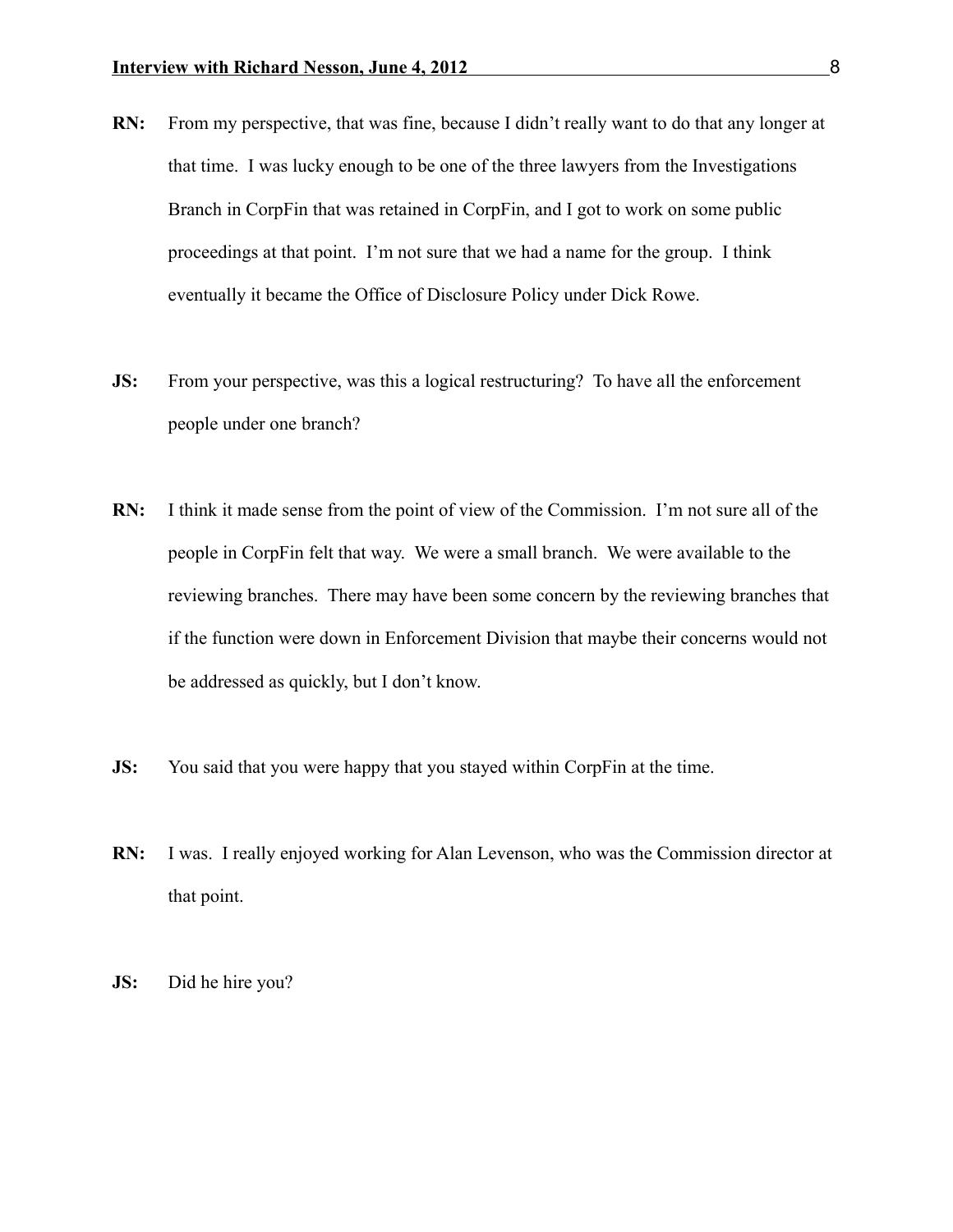- **RN:** No, Alan did not hire me. I guess the division director then was Charlie Shreve. I don't know who was, frankly, responsible for hiring me. It may have been the head of the branch that I referred to is a fellow by the name of Ralph Tracy. Ralph was replaced by Dick Rowe, when Dick came back from California along with Alan Levenson, I guess early in the seventies.
- **JS:** Tell me a little bit about Alan Levenson.
- **RN:** I really liked Alan quite a bit. He was really a great guy. He was an incredibly smart guy, and very generous with his time. He was somebody that did enjoy spending time with junior attorneys and trying to show them the right way to do things. He was a terrific guy. He passed away a few years ago. I know a lot of people really miss him.
- **JS:** Then in 1975, Richard Rowe took over as director of CorpFin, right?
- **RN:** Right.
- **JS:** How did their personalities compare?
- **RN:** Alan certainly was more outgoing. I think Dick was probably more soft-spoken than Alan. But Dick was very effective and when Alan was the division director, I think he relied on Dick to a very large degree. Dick was a very smart guy and really understood the law.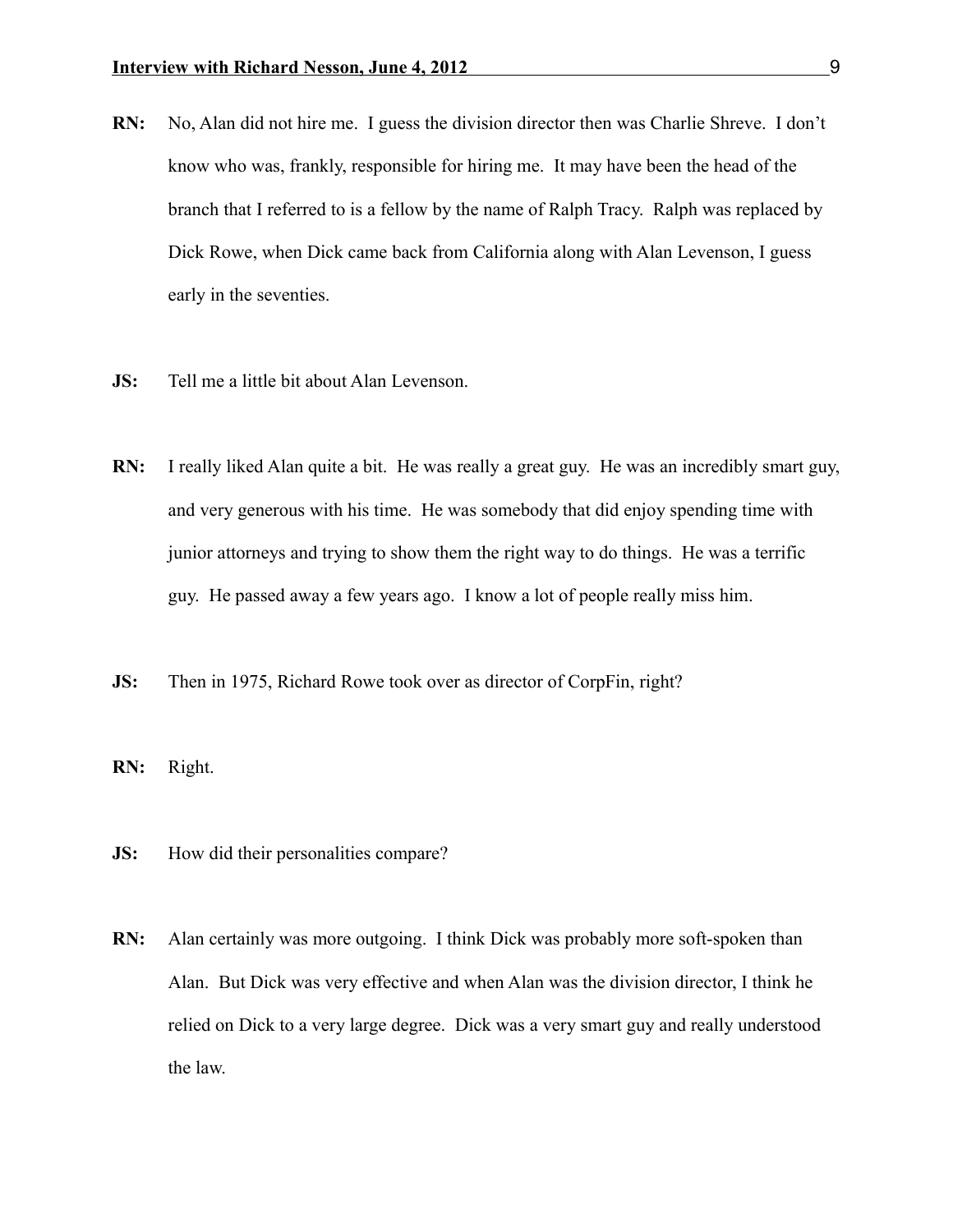- **JS:** After the restructuring, you stayed in CorpFin. What sorts of issues were you working on at that time?
- **RN:** I was doing work for Dick. We did the public investigation on hot issue securities markets. That was fun. At the end of the day I don't know that the Commission ended up with anything too terribly significant. We did propose, and the Commission adopted, changes to the prospectus disclosure requiring more up-front disclosure of risks. I think there was some effort to get the SROs to do something in the area of due diligence, freeriding and so forth.

I do recall one hearing that we had during that period of time, when we had an underwriter from a company that I think was called Metropolitan Quarterback that was one of these fast food franchises. They made hamburgers. I remember asking the underwriters' representative, "What did you do by way of due diligence?" He said, "Well, basically the only thing I did was eat one of their hamburgers without ill effect." Clearly there was a need for something further in the due diligence area.

- **JS:** Were you also working on the issue of corporate earnings projections?
- **RN:** I did. That was another public proceeding that we had, where we ended up proposing actually some fairly formal requirements, giving companies an opportunity to disclose projections of earnings, but requiring that if they did that then they had to follow-up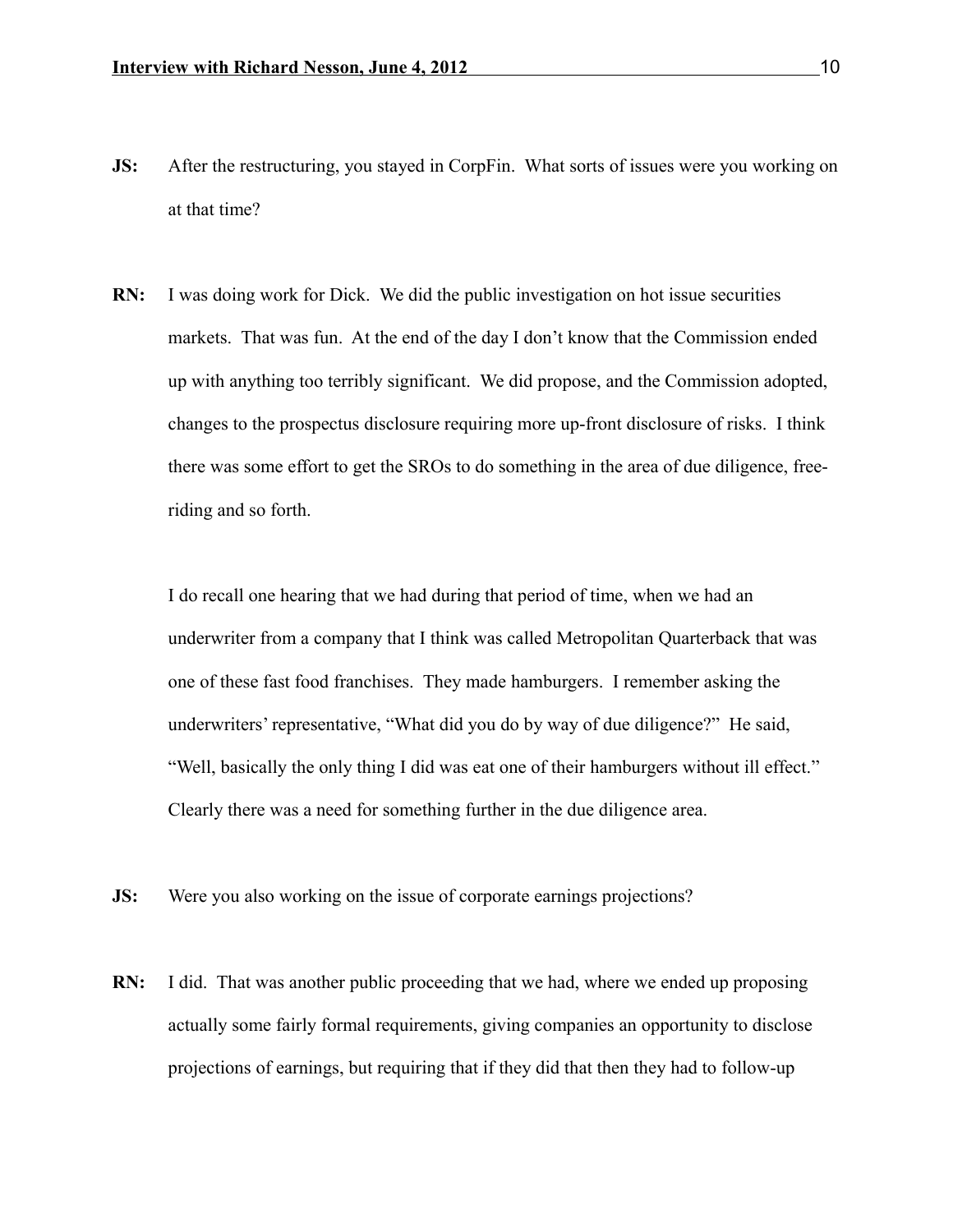periodically with modifications to their projections. There were quite a few additional conditions that I think ultimately led the Commission not to adopt those recommendations.

**JS:** Were you also involved in the SEC's voluntary disclosure program?

**RN:** Just barely. I think at that point I was no longer doing the public proceedings. I went on in CorpFin to the reviewing branch and then subsequently, I worked for an assistant director. There were certain companies that we had responsibility for reviewing who were coming into the Division of Enforcement to do a mea culpa.

I recall one instance. I think the company was called Castle & Cooke. They were involved in importing bananas. I remember them coming in and saying that they, like other importers, had paid off the dock hands in a particular foreign country. They admitted that they disclosed it on their books as "first cost of fruit", something like that.

I remember that example and other similar examples that were brought to Alan Levenson's attention causing him to conclude – and finally to get the Commission to conclude – that although the amounts were not material in economic terms, that falsification of books and records in that fashion, in and of itself, was material and required some action by the Commission.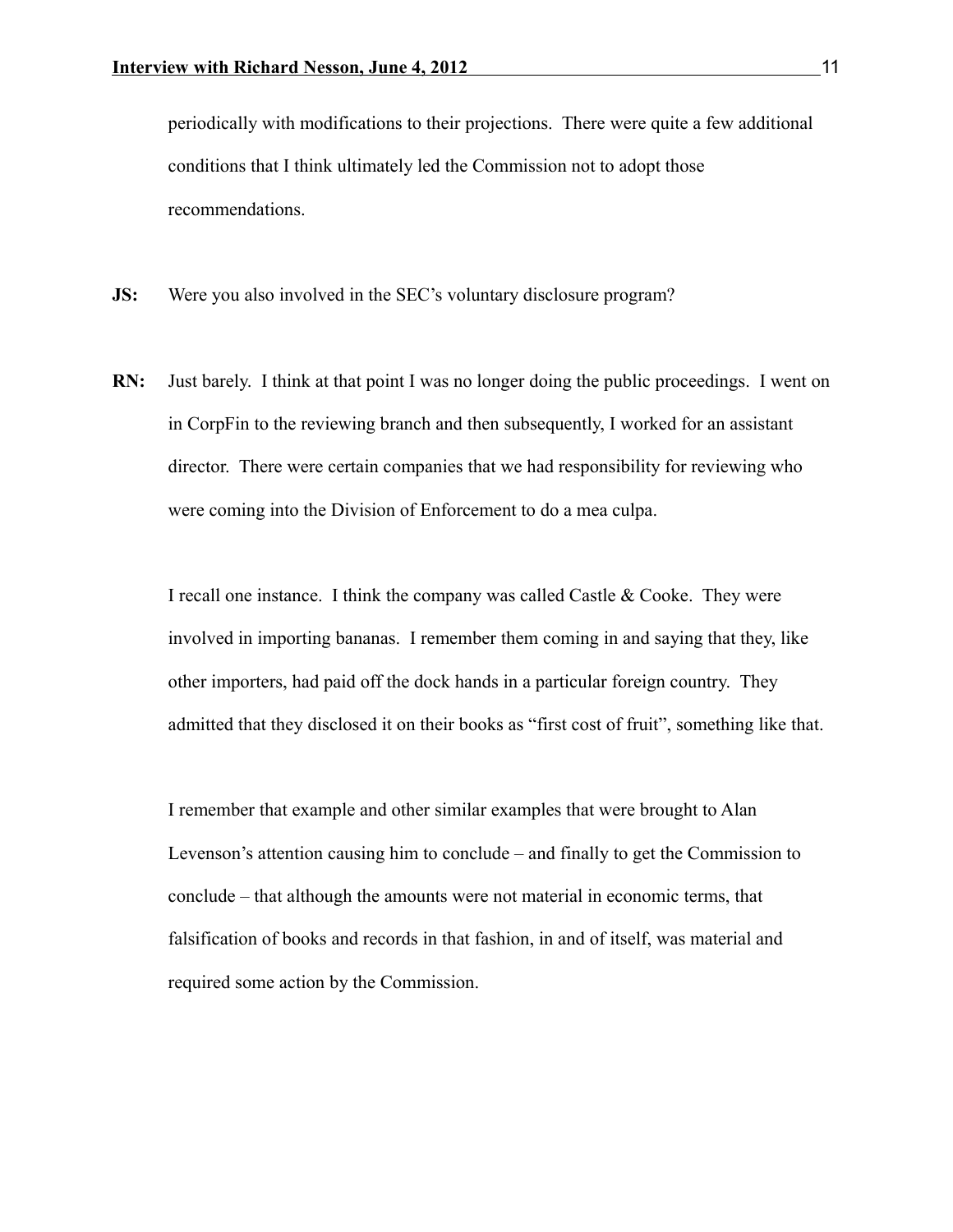- **JS:** So that was material and required some action. Just to use a specific example of money paid to dock workers, for instance, to unload goods. I think in the final legislation on the Foreign Corrupt Practices Act, something like that would be considered a facilitating payment, right? And it would not be specifically banned by the Act.
- **RN:** That's correct. But the falsification of books and records continue to be a problem, and continue to be a violation under the Act.
- **JS:** So there was a lot of discussion within the Commission at this time about what should be legitimate, what is illegitimate, what is material, what is not material.
- **RN:** Then, of course, what the Commission may have proposed did not necessarily make it through the legislative process.
- **JS:** You also worked on the Robert Vesco case too, right?
- **RN:** I will refer to an interview that was done I'm not sure by you with Dick Rowe, which is in the museum. Dick refers to this as well. What Dick said is that he was summoned to Stanley Sporkin's office. There was a deposition to be taken of Robert Vesco concerning International Controls. I guess I was summoned by Dick, because I remember being there as well.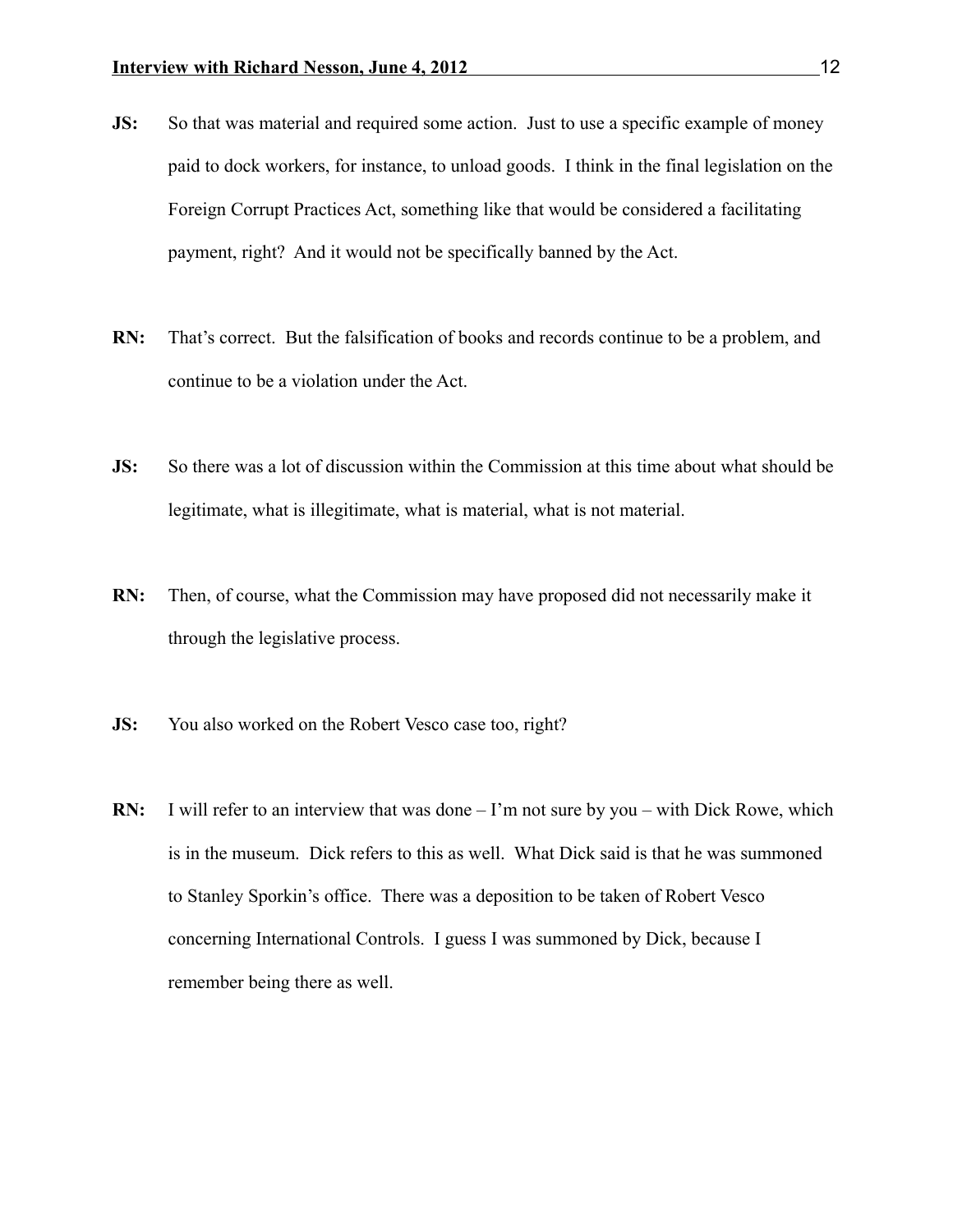Robert Vesco, first of all, he looked like a riverboat gambler. It's probably a look that was intentional. He had a mustache. He had slicked back hair. He was, during the course of this deposition, certainly the most arrogant and the most disdainful of the staff of any witness I've ever seen at the Commission. He was so disdainful that at one point he took his shoes off and he stuck his stocking feet up on a chair, which happened to be very close to where I was sitting, and I can tell you – (laughter) – that was not a pleasant experience for me.

The other thing I remember, and Dick refers to this in his interview as well, is that we reached a point where we were going to go off the record and perhaps break for lunch or something like that. Before we broke – but were off the record – Robert Vesco said to Stanley, "You know, I really like your house." Stanley said, "What?" He said, "Yeah, I have a picture of your house in Maryland." Stanley said, "Well, what is that all about?"

Vesco said, "Well, I understand that you've had Interpol following me all over Europe and taking pictures of me, so I decided to do the same with you." We then broke for lunch. We went back into Stanley's office, where Stanley went berserk and was talking about how "this guy was taking pictures of my wife, my children." Clearly, Robert Vesco made an enemy for life.

**JS:** Now I understand that for a time you worked in the Office of Disclosure Policy, right?

**RN:** Right.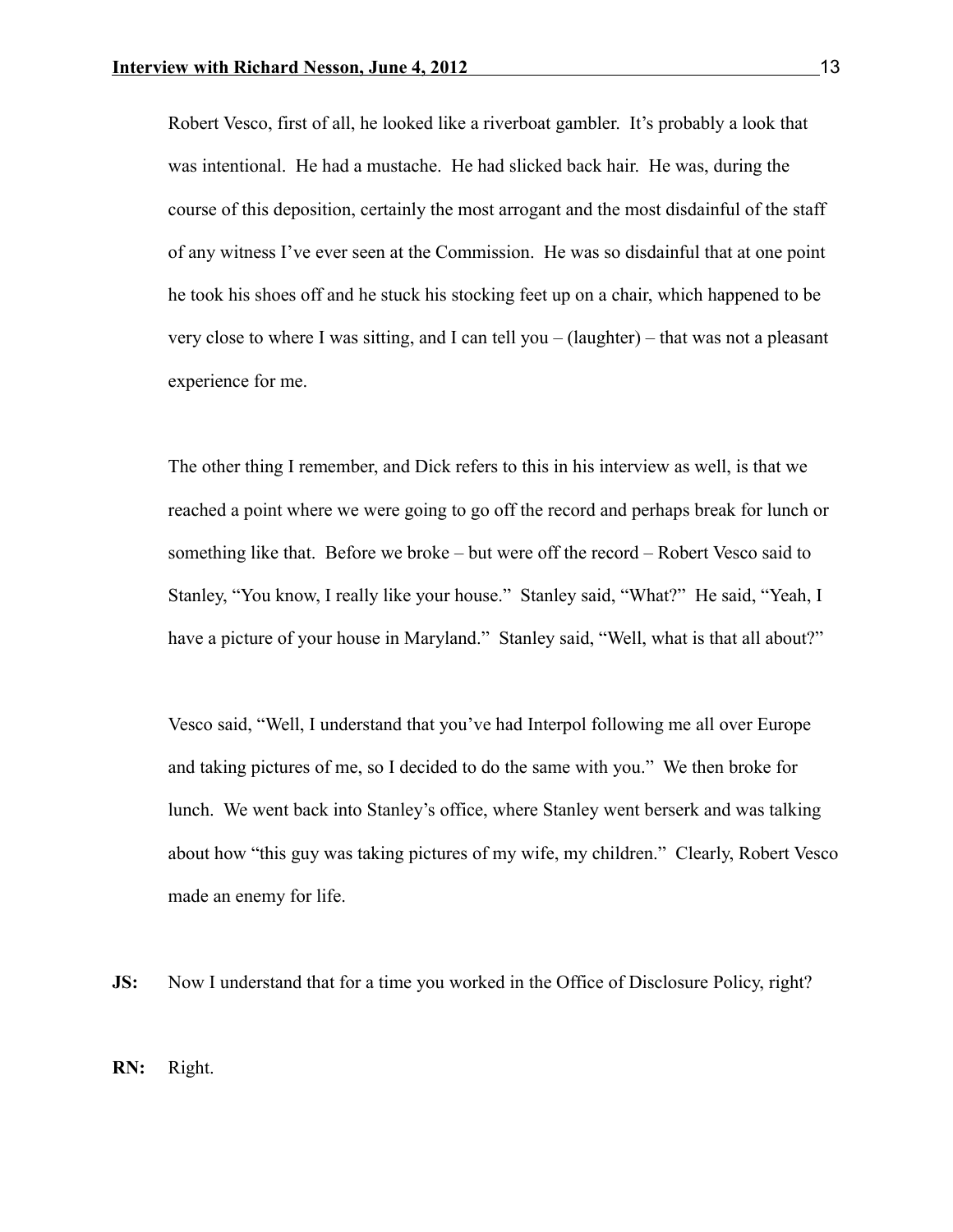- **JS:** What did that office do?
- **RN:** I believe that the only thing that we worked on while I was there was the corporate governance project, which really took off when Harold Williams joined the Commission as Chairman. It was something of great interest to him. Ultimately we had a series of hearings around the country, New York, Los Angeles, Chicago and Washington, starting off, I recall, with Evelyn Y. Davis, who didn't need a microphone to make her views heard.

Anyway, we started with a set of hearings, and went out for comments on a large number of conceptual issues. We spent a lot of time whittling down the comments onto something that could be read and then proceeded with some proposals for the Commission to consider.

- **JS:** I understand that at one point you were tasked with investigating Stanley Sporkin.
- **RN:** Right. That was an interesting event. It was probably 1976 or 1977, and the Commission had received a complaint I believe from Adnan Khashoggi, who was associated with some registration statements that were being looked at by the Division of Enforcement. Mr. Khashoggi apparently accused Stanley Sporkin in a letter to the Commission of some kind of impropriety. I can't remember what.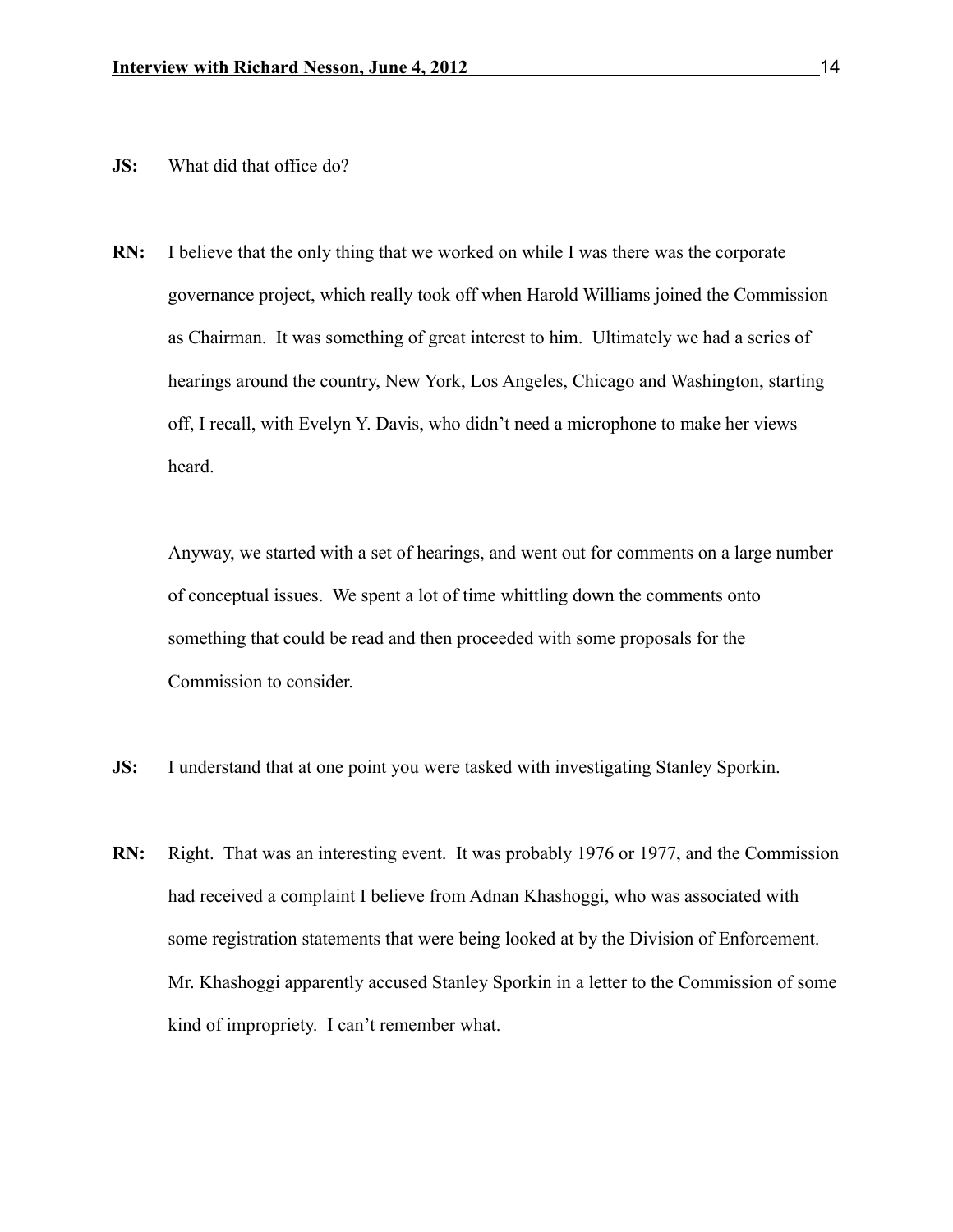Because Stanley was the Division of Enforcement Director and the Commission was obligated to investigate the allegations that were made by Mr. Khashoggi, it couldn't be done by the Division of Enforcement. CorpFin got it. Dick Rowe assigned then-Barbara Leventhal – now Barbara Lucas – and myself to investigate these allegations. We were both aware of Mr. Khashoggi's reputation and were very fond of and knew Stanley very well. I must say that our investigation of Stanley, which did include a very brief interview with him, didn't take very long.

**JS:** These were basically spurious charges, from your perspective?

**RN:** Correct.

- **JS:** That's an interesting side note on the history of this period. You also served on the Task Force on Corporate Accountability.
- **RN:** I served with Barbara and with a few others in the division, Mike Stakius, Jennifer Sullivan and Janet Zimmer. It was a public proceeding that was given impetus by Harold Williams, who was the Chairman at that time. We went out for public comment. We did a number of public hearings around the country. We interviewed probably between fifty and a hundred people.
- **JS:** What was your specific role on the task force?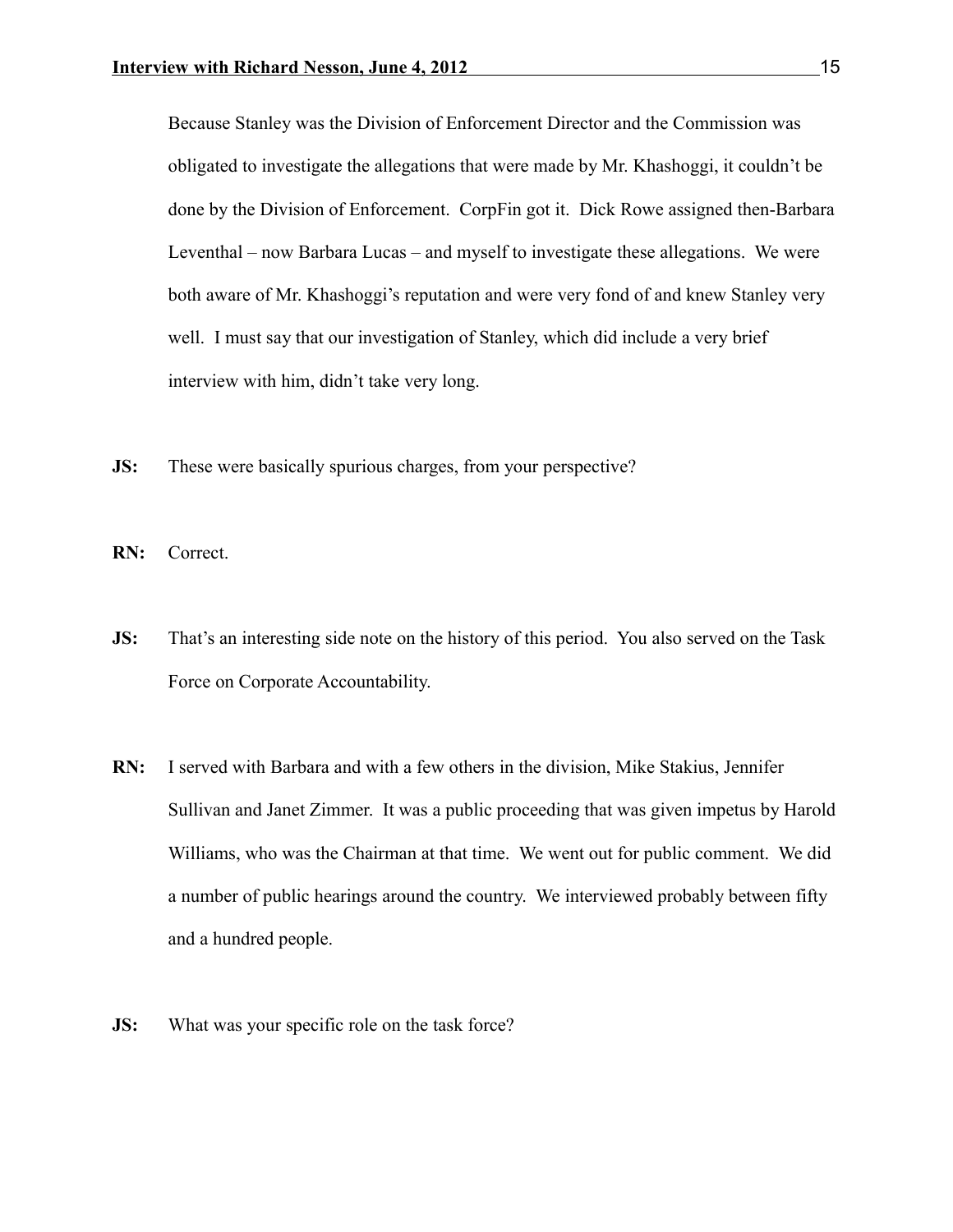- **RN:** Barbara was head of it. I was the deputy. We were basically tasked with getting all of these comments together in some form that the Commission could read and understand. Ultimately, we came up with a series of proposals for the Commission to consider. There were two phases to the investigation. The first phase involved proposals related, strictly speaking, to disclosure in proxy statements, disclosure relating to the independence of directors, the existence and composition of the nominating audit and compensation committees of the board, and things of that nature.
- **JS:** Were any of these new rules actually implemented?
- **RN:** Initially we were quite ambitious and the staff came up with a definition of "independence." I believe it was shot down at the Commission.
- **JS:** Do you remember what the elements of that definition were, in general terms?
- **RN:** I think the basic elements had to do with the relationship of the director to the issuer. I believe we tried to define the term "independence" in terms of the absence of those relationships. As I said, I believe it was shot down by the Commission, principally because there was concern that if you weren't deemed to be an independent director there might be a dispersion cast that you weren't capable of independent judgment. So as I say, I believe it was shot down by the Commission.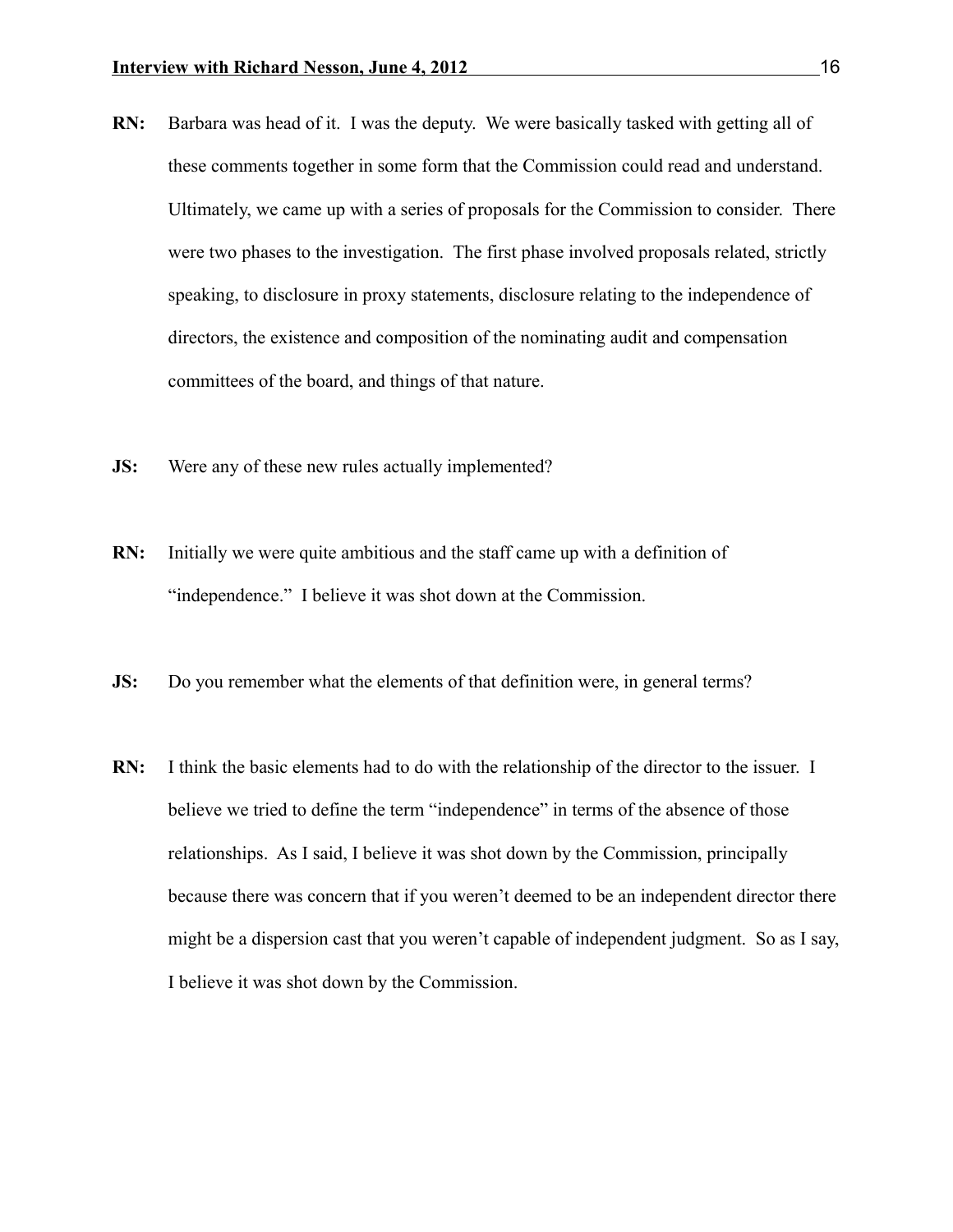I think the compromise was to go out with a proposal that probably had the same definition, but used the term "non-affiliated director." That did go out for comment. There were comments on both sides of the issue and ultimately the Commission did not decide to adopt that proposal. I think what we ended up with was disclosure about the existence and the composition of members of the three key committees, as well as disclosure about the relationship of each director with the issuer, but without any attempt to characterize that relationship.

- **JS:** Now your service on this task force, was that the last major accomplishment that you had before you left the SEC or did you do something else after that?
- **RN:** There was one other phase of that whole project which involved changes to the proxy card itself. We did accomplish something. It's probably more significant these days than it was at the time, but the Commission did adopt a proposal that gave shareholders the opportunity to vote not only for, but against individual directors.

As you may recall, prior to that time the only choice you had as a shareholder was to vote in favor of the slate that had been put up by management. There was no other choice. If you didn't want to do that, you could throw your proxy card away.

**JS:** Yay or nay.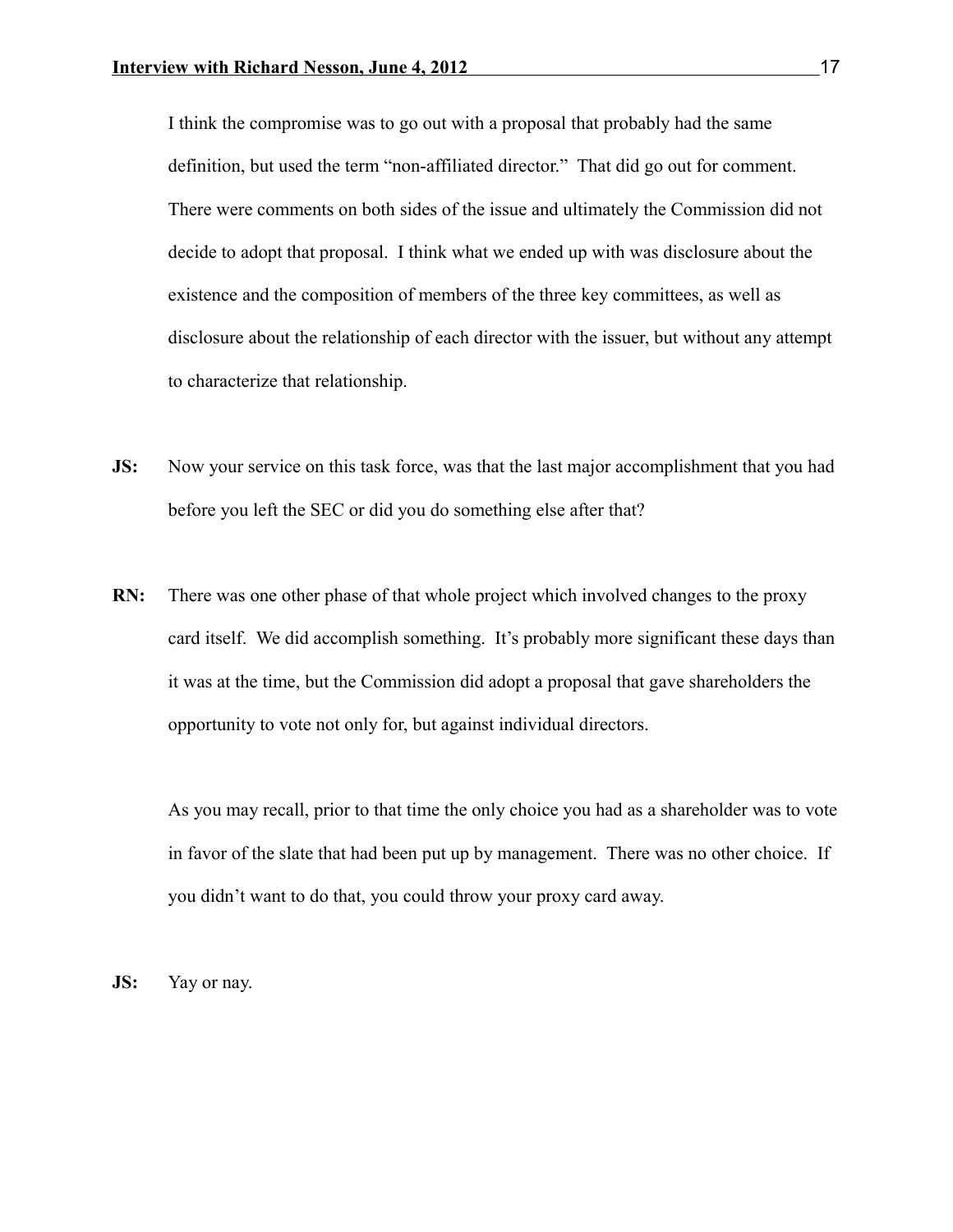- **RN:** Then similarly, we gave shareholders the opportunity to abstain from voting on certain proposals made by management.
- **JS:** At that point in your career you left the SEC. Why did you decide to go somewhere else?
- **RN:** I had been at the Commission for a number of years and had been through a couple of phases of the corporate governance project. There was one further phase which involved writing a report to Congress, and I figured that was going to take some period of time. If there was an opportunity for me outside with the Commission, it was probably a good time for me to look at it.

I had an opportunity to join the staff at the Municipal Securities Rulemaking Board as deputy general counsel. I started there immediately after leaving the Commission in 1979.

- **JS:** Did you know much about municipal securities at the time?
- **RN:** Not at all.
- **JS:** What was the status of the MSRB at that point? Can you tell me a little bit about the organization?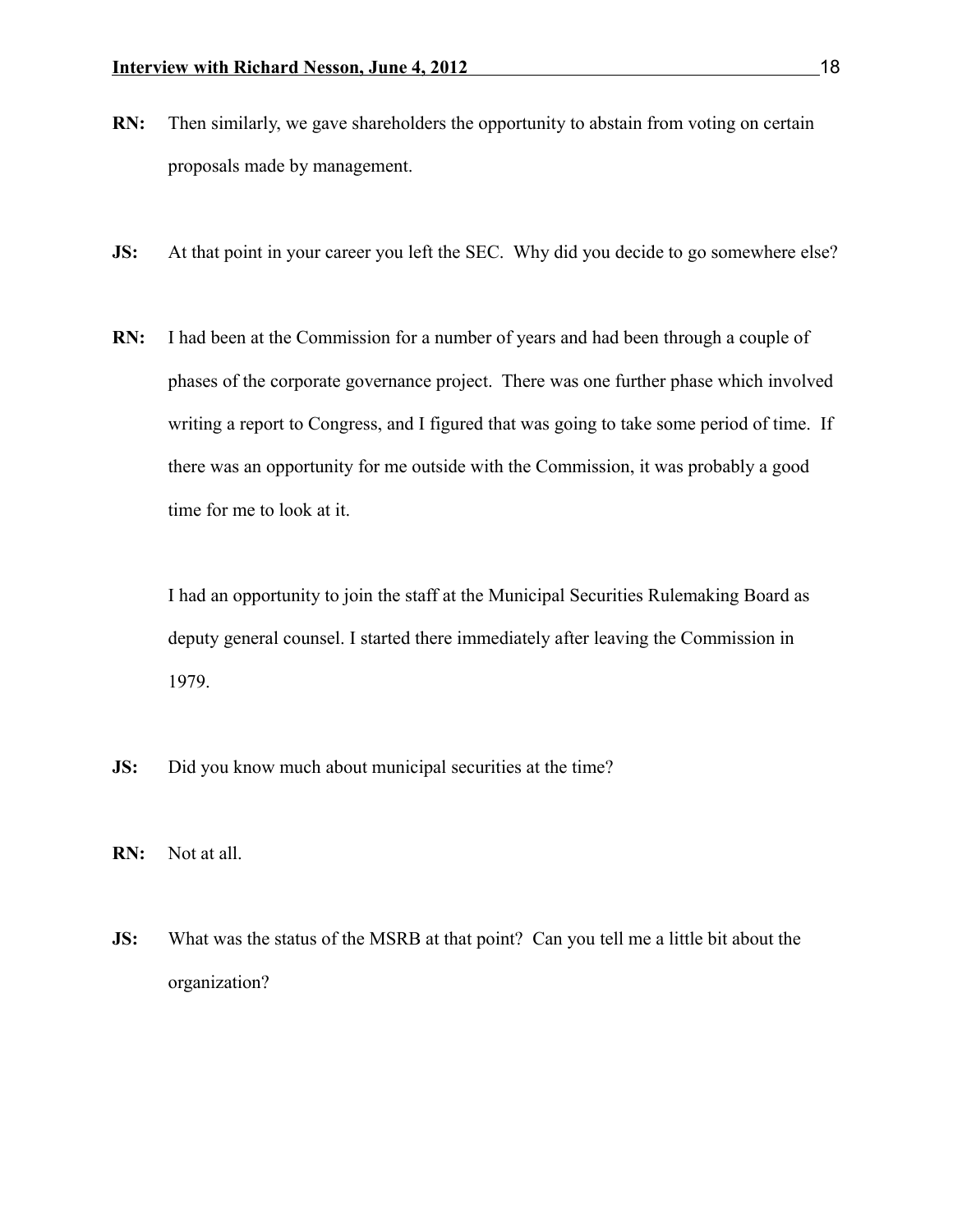**RN:** Sure. It had started in 1975 or 1976. The board and the staff had worked very hard to put together a set of rules – that the board was expected to adopt – for the municipal securities dealers and brokers. That part of the mission really had been accomplished. While I was there, we were working on enhancing some of those rules, and putting into effect an arbitration process for people that had problems with their municipal securities dealer. It was basically a period of time of rule enhancement.

When I eventually became general counsel, I think in 1980, I spent a lot of time dealing with the board. For example, the board met every other month. The minutes were quite voluminous. I needed to make sure that the comments of every one of the fifteen board members were reflected in the minutes. It could take many days to prepare the minutes after a board meeting. Anyway, it was a very small staff and worked very effectively.

- **JS:** How would you describe the relationship between the board members and the staff?
- **RN:** It was very close.
- **JS:** Obviously with a small organization you probably knew each other.
- **RN:** We knew each other. In those days the board tended to hold its meetings outside of Washington at various resorts around the country, and it was a very close relationship. You ended up having dinner with board members quite often when we were out of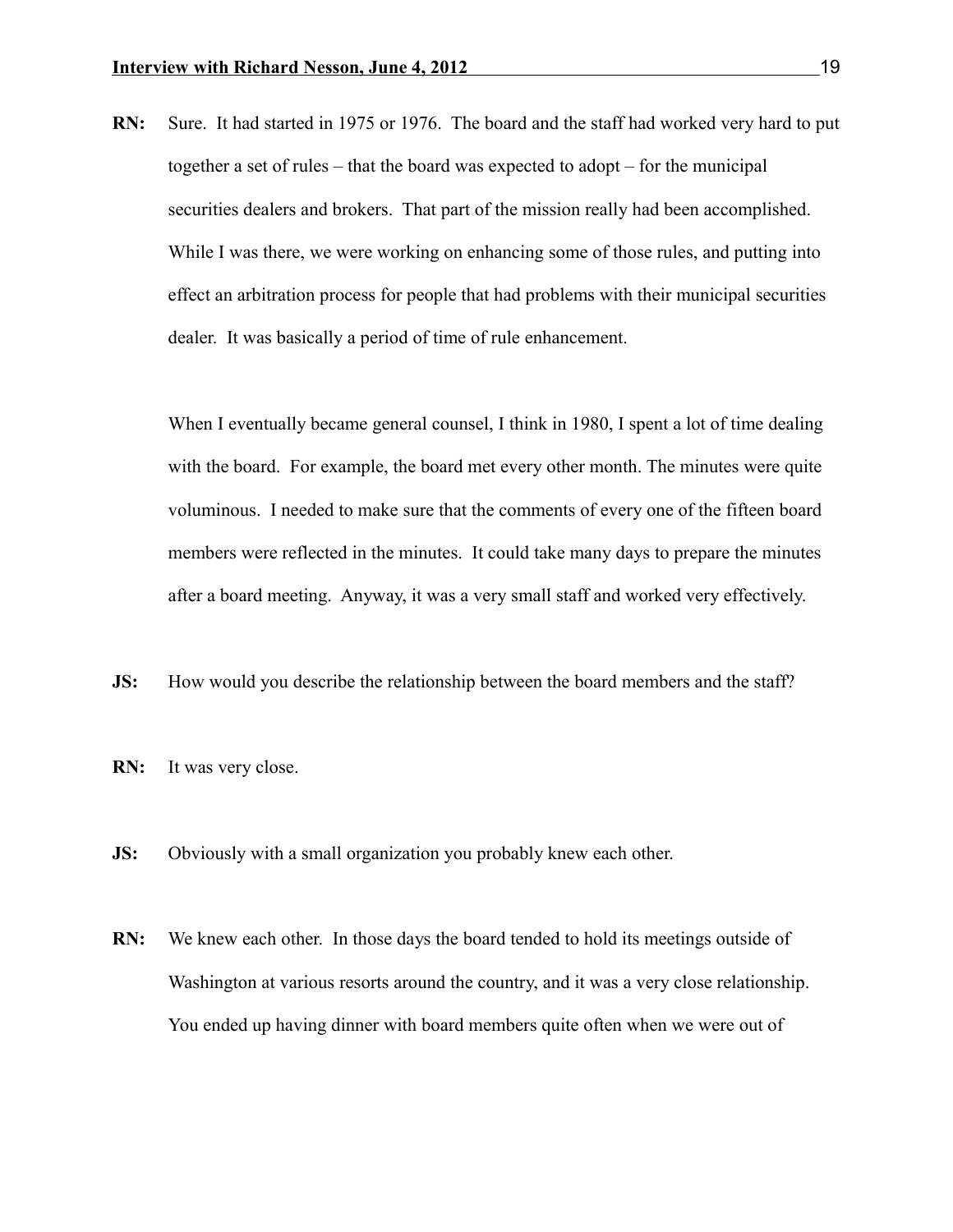Washington, playing tennis with them, playing golf with them and so forth. So the relationship was very close.

- **JS:** Yes, I can imagine. This period followed a rather difficult period in the history of municipal securities. You had the New York City crisis, Penn Central. Were these things still resonating at the time, when you joined, or was it starting to fade?
- **RN:** The major crisis then involved WPPSS bonds, the Washington Public Power bonds.
- **JS:** The early 1980s, right?
- **RN:** Yes, I believe there was a fault there. That's around the time that I joined the organization. There was some discussion about that. But generally speaking, I think the concern about the Memphis Bond daddies, which had given rise to the creation of the MSRB, was basically behind the organization at that point.
- **JS:** How did you move from the MSRB to the DTC?
- **RN:** The Depository Trust Company was beginning to make municipal bonds eligible for book entry delivery services, at that time mainly bearer bonds. In anticipation of revising MSRB's rules to recognize book-entry delivery, the board invited the registered depositories to make presentations about their services. We were at a dinner one night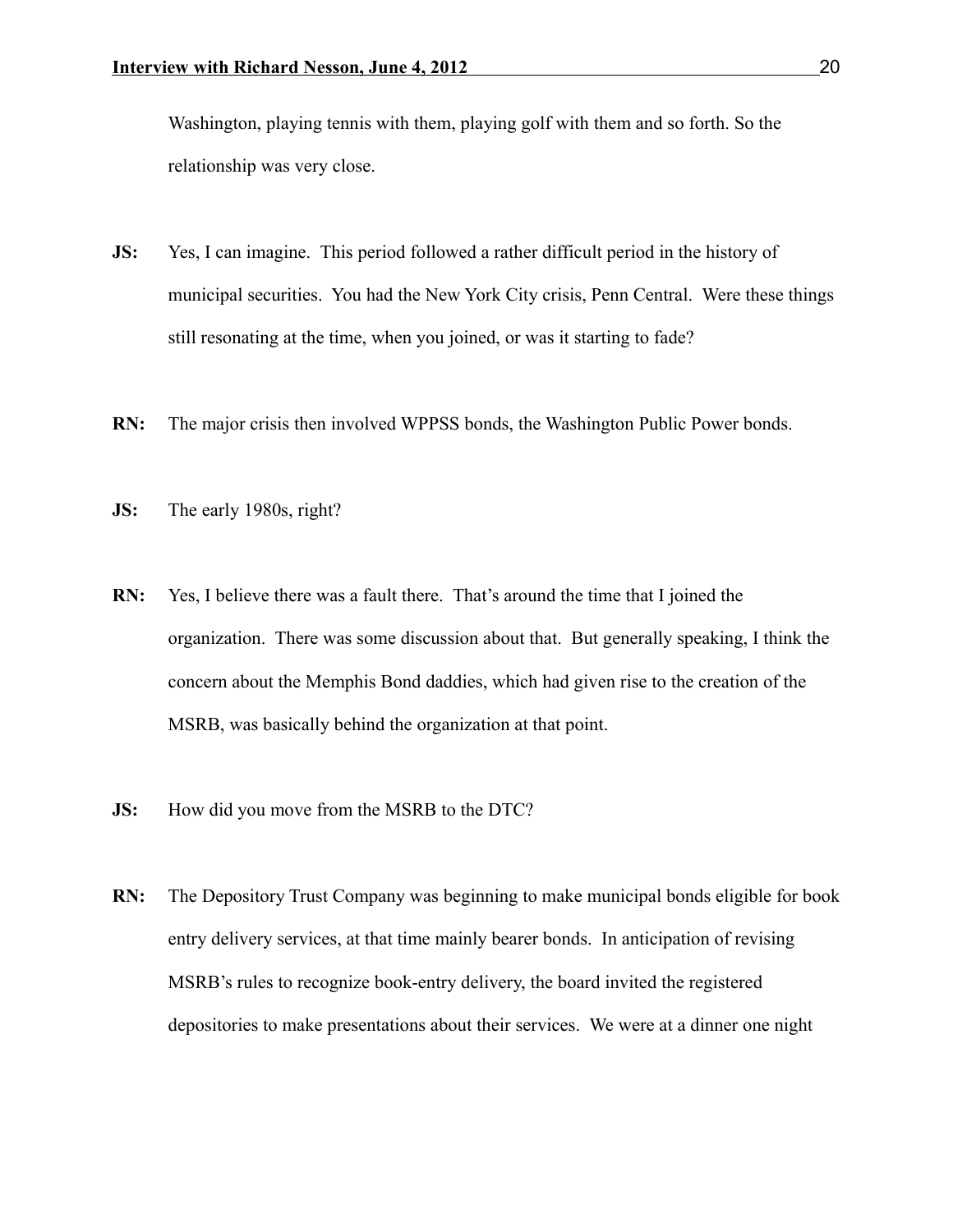with folks from DTC and I happened to be sitting next to a fellow by the name of Jim Riley, who was head of planning.

At that point my wife had taken a job with Citibank, so she was in New York; I was in Washington with the kids. I was looking for a job in New York. I got to talking with Jim Riley and Jim said, "You know, we may have a position on our legal staff for somebody with some knowledge of municipal securities." So that's how I became interested in DTC. I came up, interviewed with Bill Dentzer, who was the Chairman at that time, and got the job.

- **JS:** Who was the general counsel at the time?
- **RN:** Ned McGuire.
- **JS:** What was the interest for DTC in processing municipal securities business?
- **RN:** It was the next obvious product for DTC to take on. There was substantial interest on the part of the industry to have DTC make those securities eligible. Custody of bearer bonds was an enormously expensive issue for the banks, so there was an interest in DTC doing it. Fortunately, TEFRA came along, and essentially required all new issuances of municipal bonds to be in registered form. That became effective in 1983.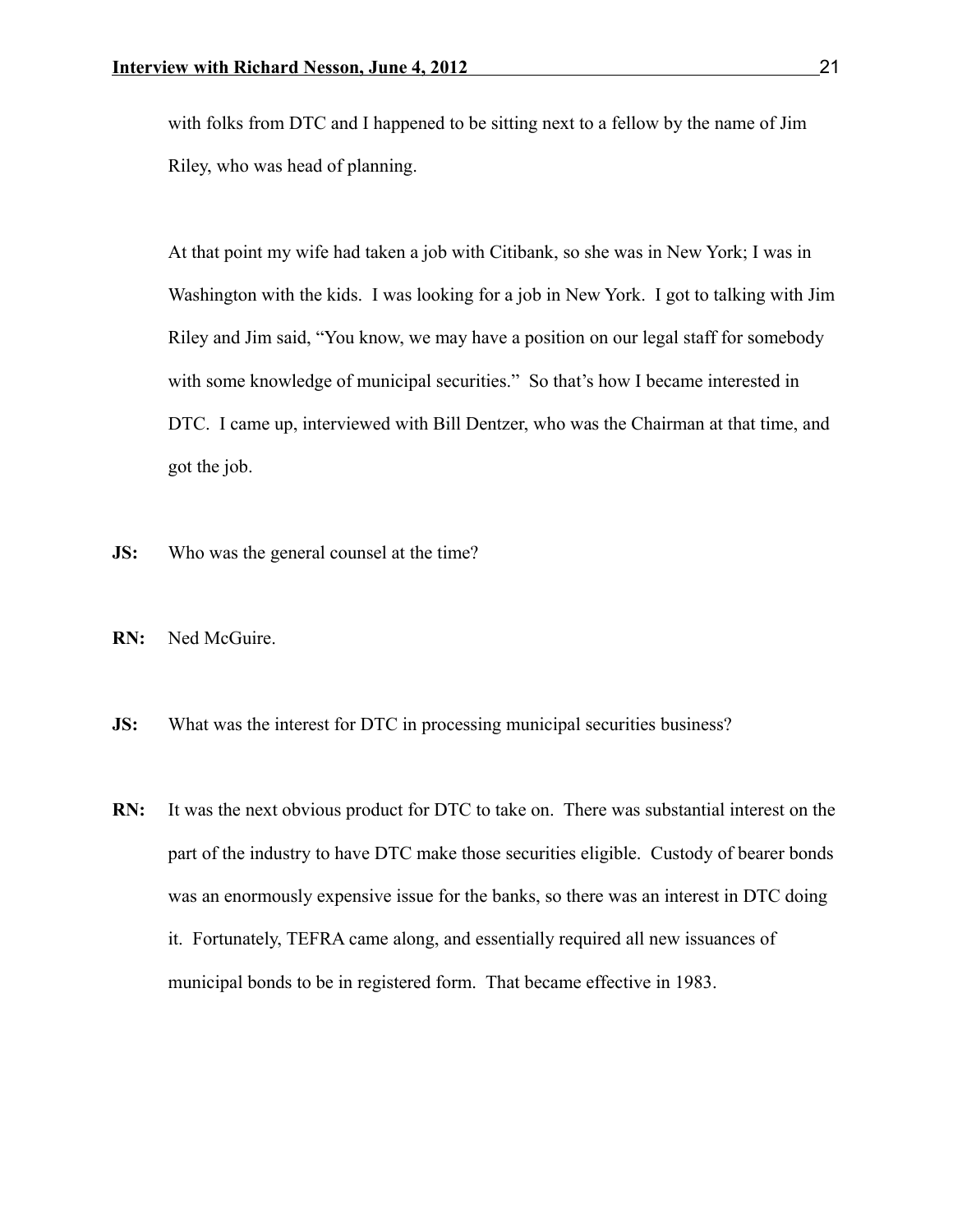- **JS:** What were the major obstacles, at least from a legal perspective, that needed to be overcome for to DTC to hold these securities?
- **RN:** I think the major obstacle was with respect to state law. Some states did not recognize the concept of book entry delivery of securities. There had been significant work undertaken on behalf of DTC earlier, and that continued with the help of some other regional repositories. That problem was successfully addressed.
- **JS:** So different representatives from DTC, and maybe in some cases these regional securities depositories, were going around meeting with the state officials, explaining the situation, and trying to get them to pass legislation.
- **RN:** Exactly.
- **JS:** Did you do some of that?
- **RN:** I think I did do some of that, but probably not in person. I do recall having correspondence with folks in California. It was basically insurance laws that were the problem in some of these states. Insurance commissions wanted to make sure that the securities were located within the state. When the Pacific Depository decided to give up the business and DTC absorbed them, we needed to deal with that issue in California.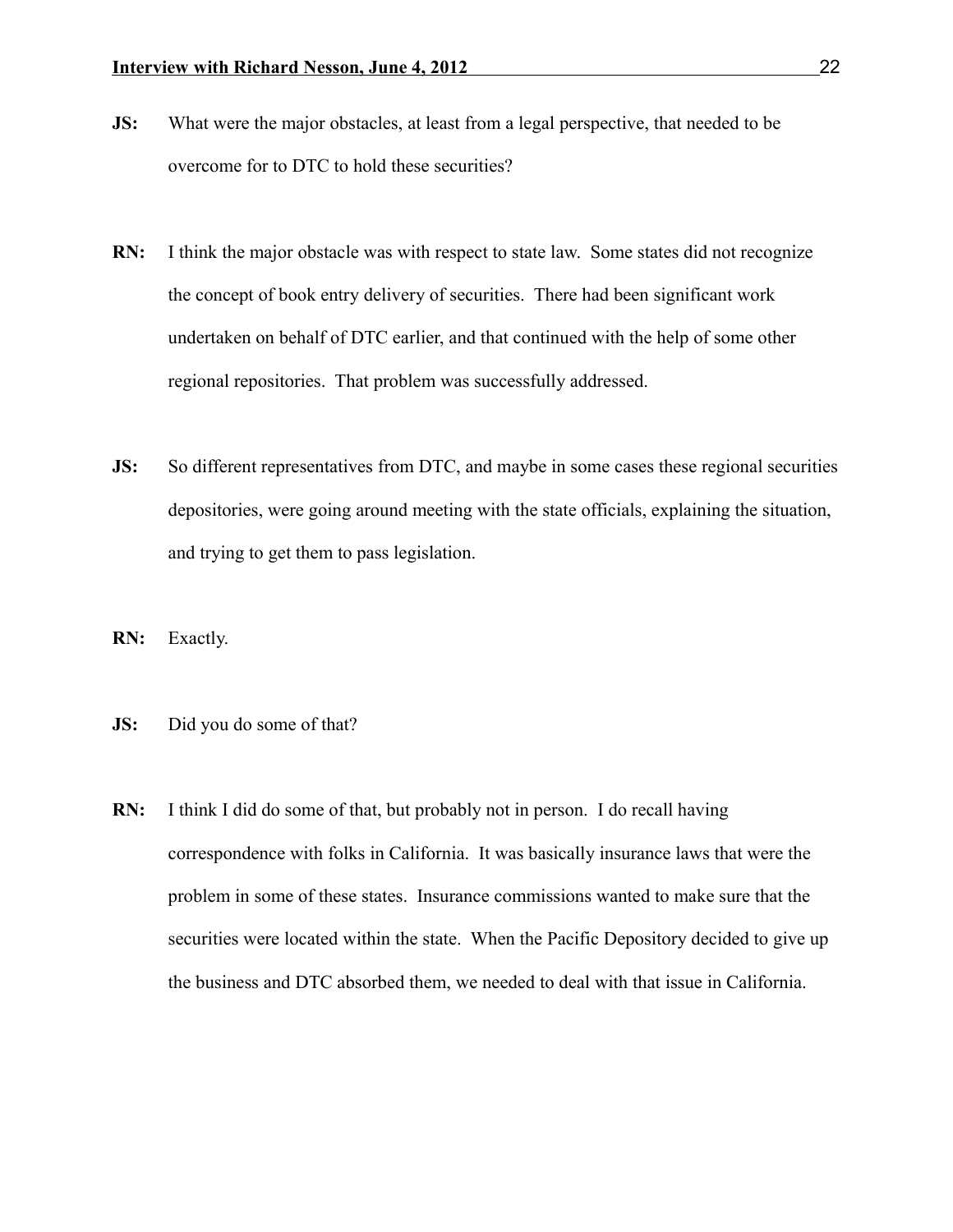- **JS:** Tell me a little bit about the relations with labor and unions at DTC. I understand that there were a few issues in the mid-1980s.
- **RN:** Yes, there were a few issues. For a long period of time, DTC's relationship with its union members was determined by the New York Stock Exchange, which was a carryover from an earlier period when the predecessor to DTC was part of the New York Stock Exchange. I think it was called CCS.

In any event, in the 1980s DTC decided to have an independent relationship with its union members. The negotiations with the union, to the surprise of management, fell apart at the last minute. Frankly, I think the management of the union was surprised by that as well. In any event, they took a strike vote, and they went on strike. This was probably 1984.

On the part of DTC management, there was a firm determination that we had to continue to process as we had before. We had made contingency plans to bring in "volunteers" from our members to help. All of us had been cross-trained. Although I was a lawyer, I ended up in the reconciliation department, trying to deal with inquiries from participants asking why they hadn't gotten credit for securities that they were sure they had deposited with us. That went on for a couple or three weeks before enough union members crossed the picket line. The union basically decided to accept the proposal that had previously been made by management. There were negotiations with the union from time to time, but nothing untoward happened.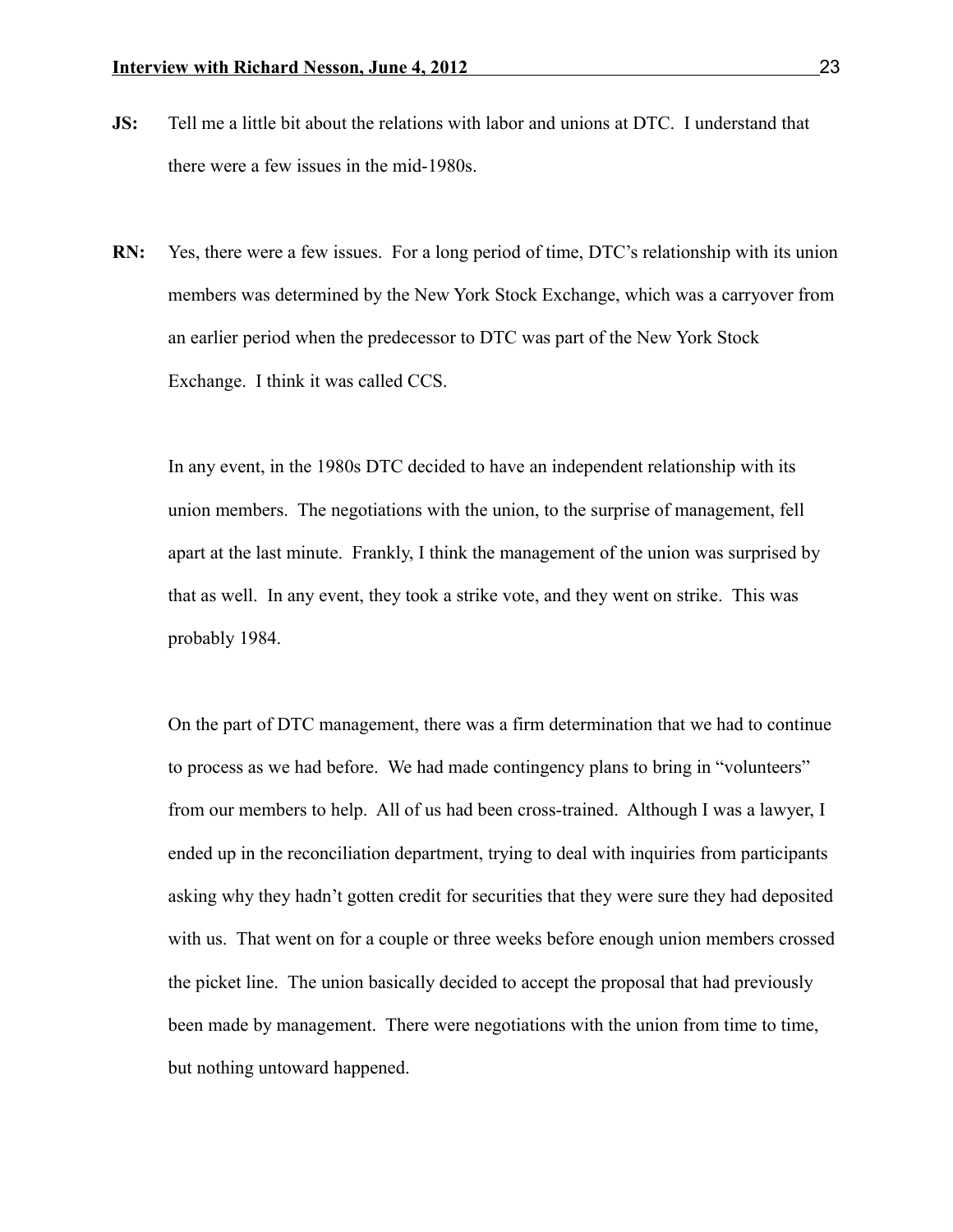- **JS:** By the end of the 1980s and early 1990s, there began to be a lot of talk about shortening the settlement cycle, moving from a five-day period to a three-day period. Did that pose legal challenges or was that mostly a technological thing?
- **RN:** I think it was basically a technological issue. I know that our chairman, Bill Dentzer, disagreed with many people in the industry, and with the staff of the SEC, in thinking that the industry really was not ready to move from  $T+5$  to  $T+3$ , and took a very strong position on behalf of DTC that that move should be delayed.
- **JS:** Then of course, in the early 1990s that was eventually shortened somewhat, under Bill Dentzer's successor?
- **RN:** Right, it was. There was a long run-up to the conversion to T+3 that began while Bill Dentzer was still chairman, but it continued for a period of time thereafter. Despite the fact that DTC took the position that it did early on, opposing T+3 conversion, we no doubt did the bulk of the work necessary for the industry to get there.
- **JS:** Do you think it is possible one day that it will actually be shortened to either same-day settlement or at least T+1?
- **RN:** Yes, I think certainly the technology ought, at some future time, to permit it.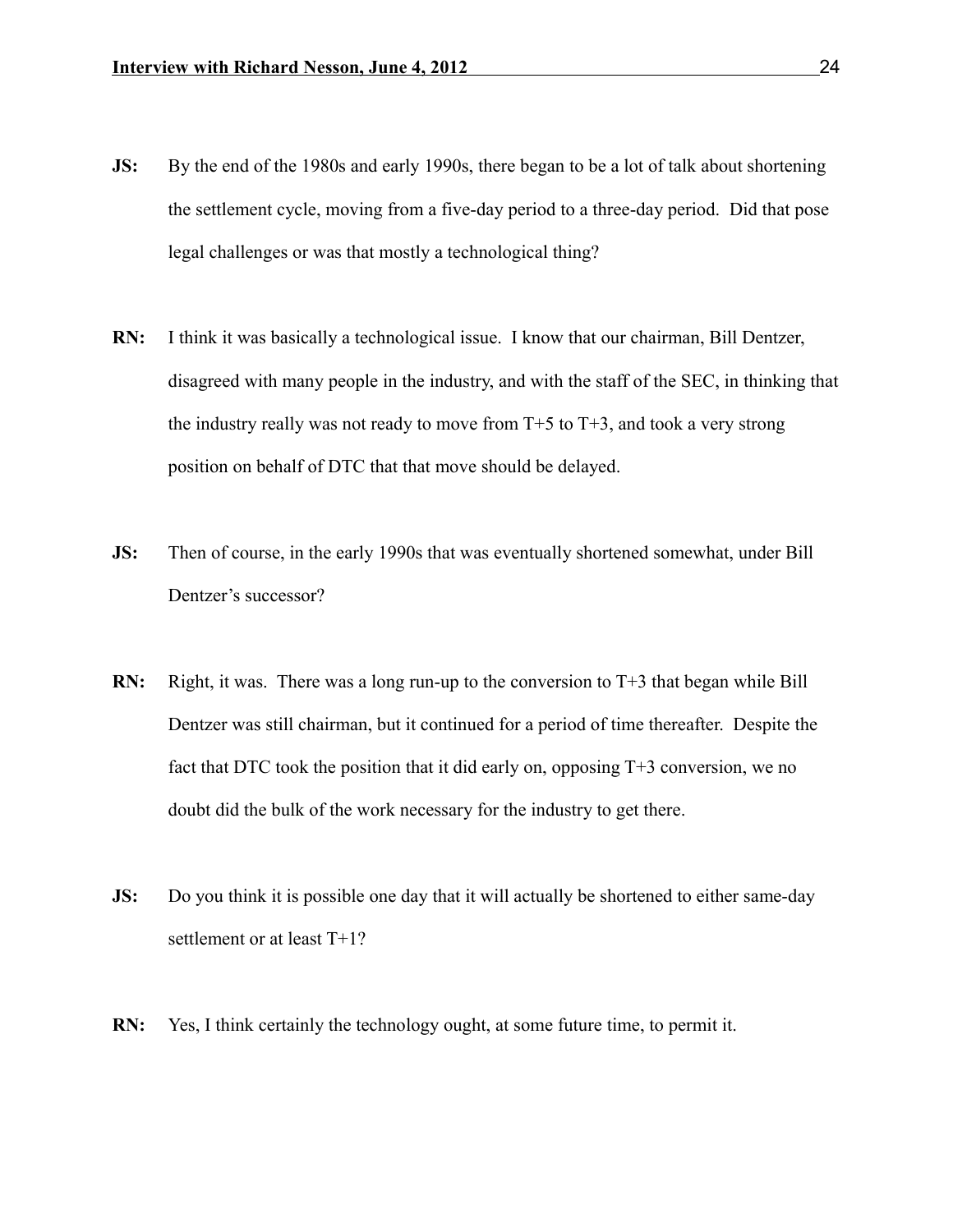- **JS:** In the early 1990s, DTC also began to process commercial paper in book-entry reform. Were there legal challenges to that or was that also just technological?
- **RN:** There were other challenges to which we were subject in connection with the whole same-day funds settlement project. We were faced with heavy supervision by the New York Fed. Obviously we had to have a bank account there. I would say the issues were more on the regulatory side than the legal side.

When we moved to commercial paper, I think the biggest difficulty that we had  $-I$  don't know whether you'd call it legal or not – was that we needed to mirror the processing that had been going on in a physical world. In particular, paying agents at the time had until 3:00 in the afternoon to reverse new maturities and issuances that day, in the event that the issuer for which they were agent had unforeseen difficulties. We had to come up with a proper procedure to mirror that in the book entry world. Ultimately there was a lot of conversation about that and a lot of input from the Fed and the industry. Ultimately, we had to come up with kind of a jerry-rigged system that preserved that opportunity for agents to refuse new issuances and maturities, without impacting DTC's risk management controls.

**JS:** Now I'd like to ask you a little bit about the relationship between DTC and the regional depositories.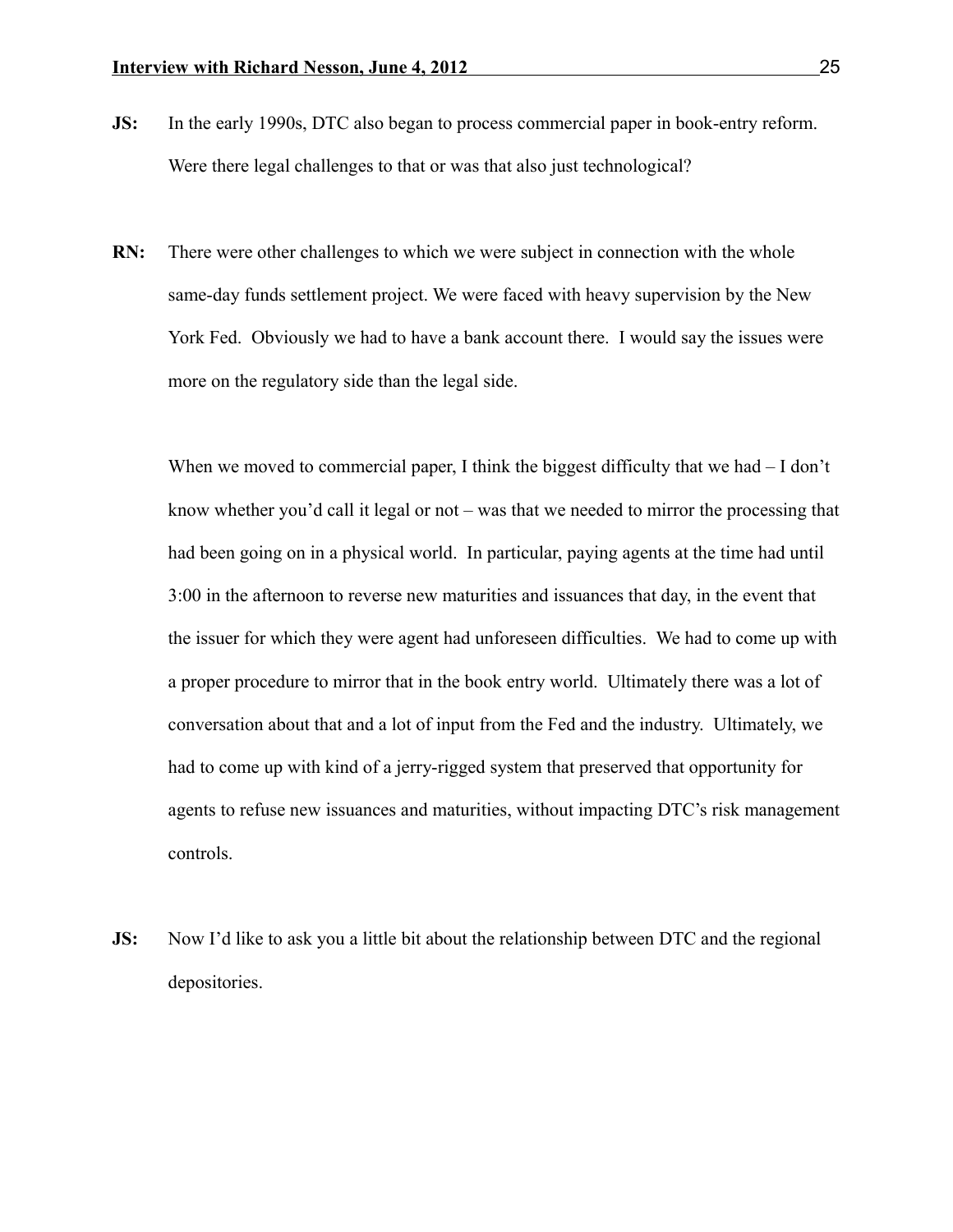**RN:** That goes back to my early days at DTC. One of the first things that Bill Dentzer had me do was to review a draft of a memorandum that he was prepared to send to the SEC about inter-depository interface fees. Bill had a very strong view that the DTC participants ought not to be able to take advantage of their participation in other depositories if that resulted in additional costs to DTC for processing their transactions.

For example, a participant might have a participant account at Midwest Securities Trust Company and one at DTC. They could deposit their securities at MSTC and do a book entry delivery to their account at DTC, then use that securities credit to do a delivery off. In the meantime, the securities were in Chicago. The feeling at DTC was MSTC was not as efficient as we were. They wouldn't inform us as quickly as we normally informed participants about actions involving those securities. They would not pay us the interest and dividends as quickly as we paid our participants. There were all these issues involving additional cost and lack of efficiency, which Bill felt should be reflected in a surcharge to our participants who used the interface. That was a very strong view.

I read this memorandum that he had written. I went into his office and I said, "You know, this sounds like so many angels dancing on the head of a pin." Well, Bill was a very gentle guy, but I remember that he did chastise me in a very gentle manner. (Laughter.) I never made that mistake again. It continued to be an issue that he pressed from time to time. We continued to make filings with the SEC. They continued not to act on them over a long period of time.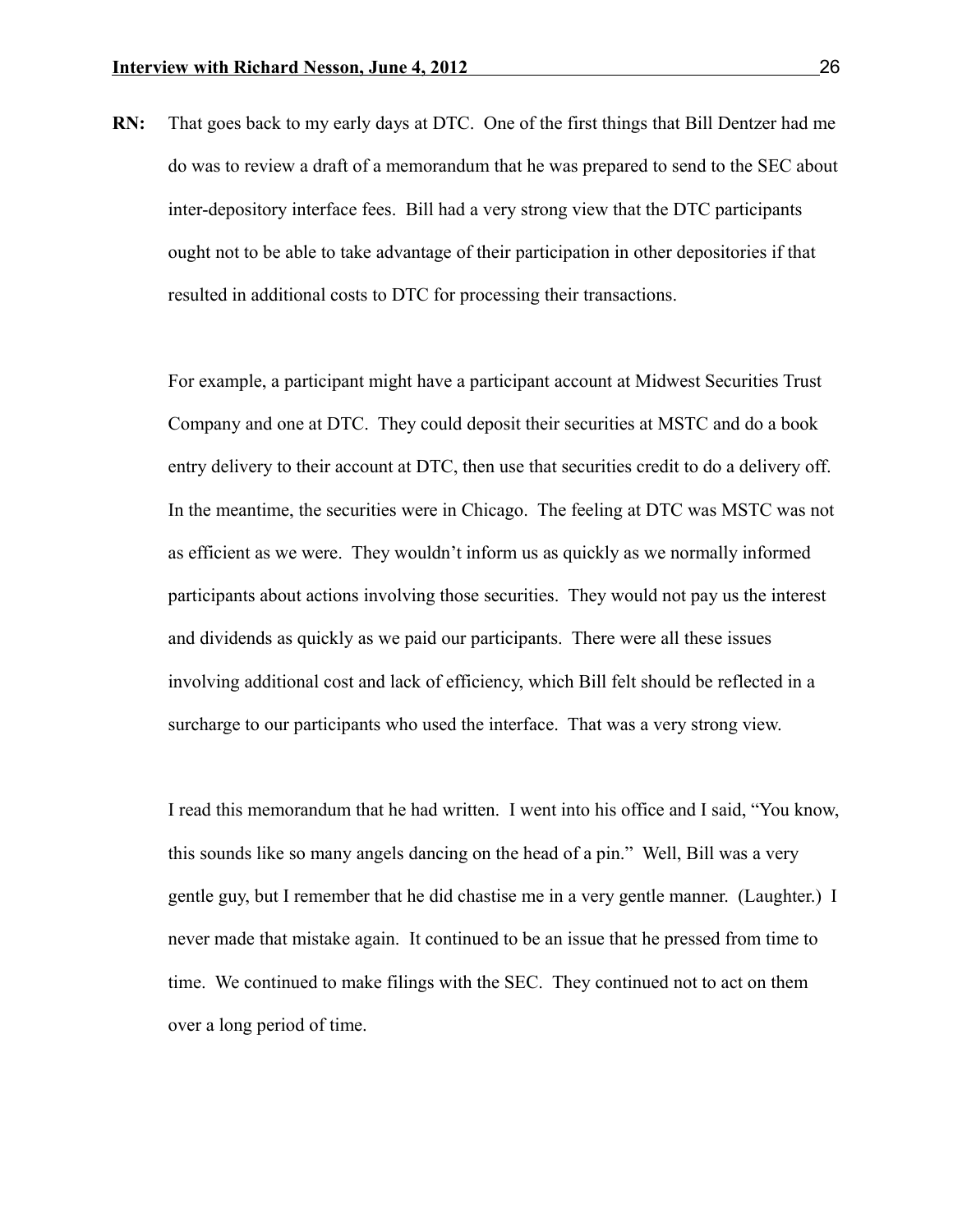That was one continuing issue with the other depositories. Ultimately, they all went out of business. The industry just simply couldn't afford the infrastructure.

- **JS:** Now when you say "go out of business" do you mean that they just were eventually acquired by DTC?
- **RN:** Correct.
- **JS:** Because of course, that's what did happen. Was it always just a matter of the regional depositories coming and saying, "Well, look, we're having trouble. Can you guys take us over?"
- **RN:** That was the case in every case.
- **JS:** Was it?
- **RN:** Absolutely.
- **JS:** So it wasn't like a hostile takeover.
- **RN:** Never. That being the case, there were operational issues that we had to go through, but it was a fairly easy matter to get the SEC to approve those arrangements.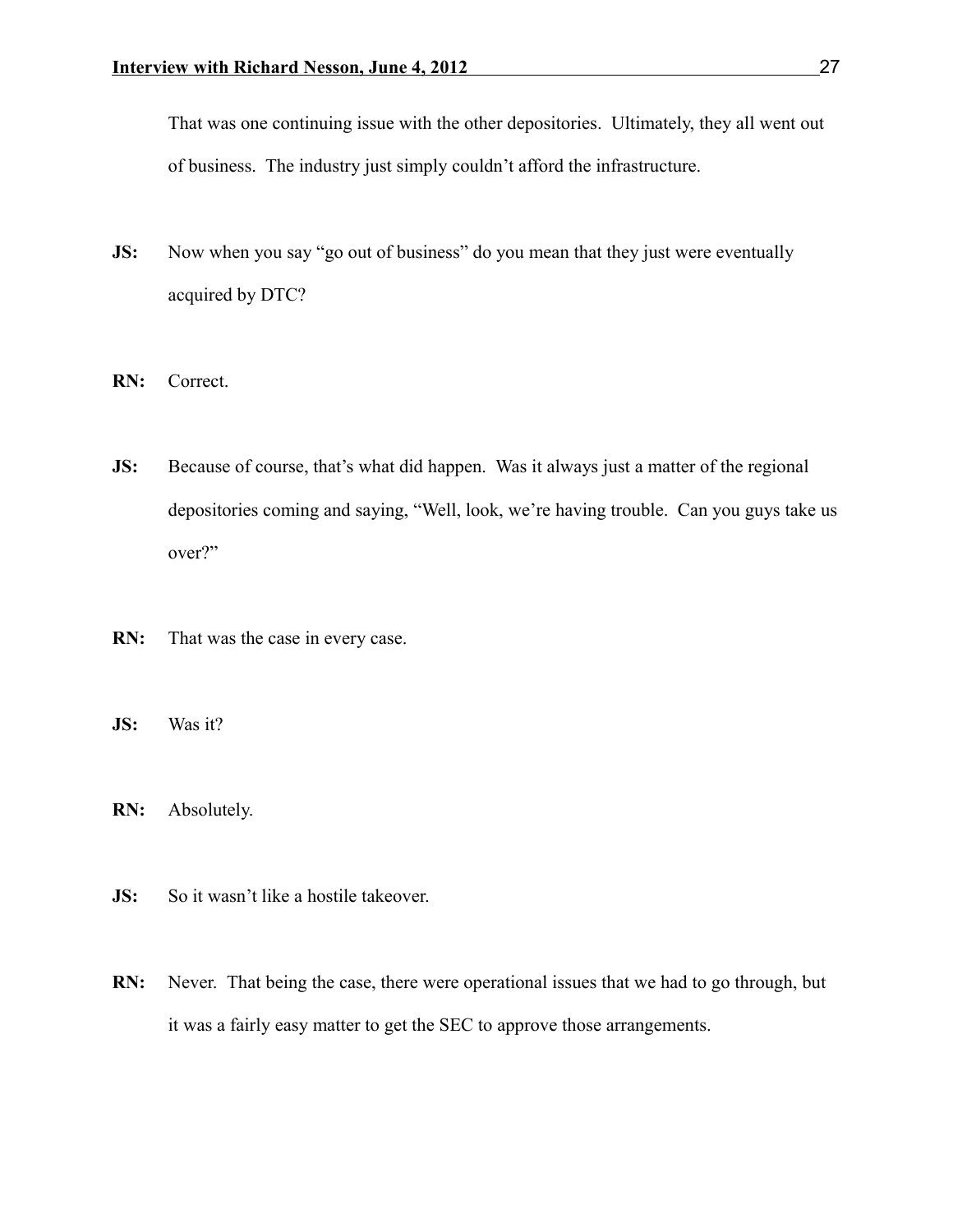- **JS:** Was DTC ever worried about appearing as though it wanted to have a monopoly? Was that a concern? Were they worried about increased scrutiny, possible nationalization?
- **RN:** Not at that time. There may have been people who were concerned about it, but I think we were happy that we didn't have to deal with the others.
- **JS:** I'd like to ask you about the merger of NSCC and DTC in 1999, obviously a very big event. What led to that merger?
- **RN:** I think it was the industry again. This is the story from the eighties into the nineties. They were not interested in continuing to foot the cost, principally in the technology area, of supporting both DTC and NSCC. NSCC's technology was run by SIAC, and the feeling was that if we could put DTC's technology together with NSCC there could be considerable cost savings. Also, DTC and NSCC weren't always on the same page. We had different boards of directors. We certainly had different managements. We had different ambitions, I suppose.
- **JS:** My understanding is that you were located in the same building, right?

**RN:** Yes, we were.

**JS:** But there was very little communication between the firms?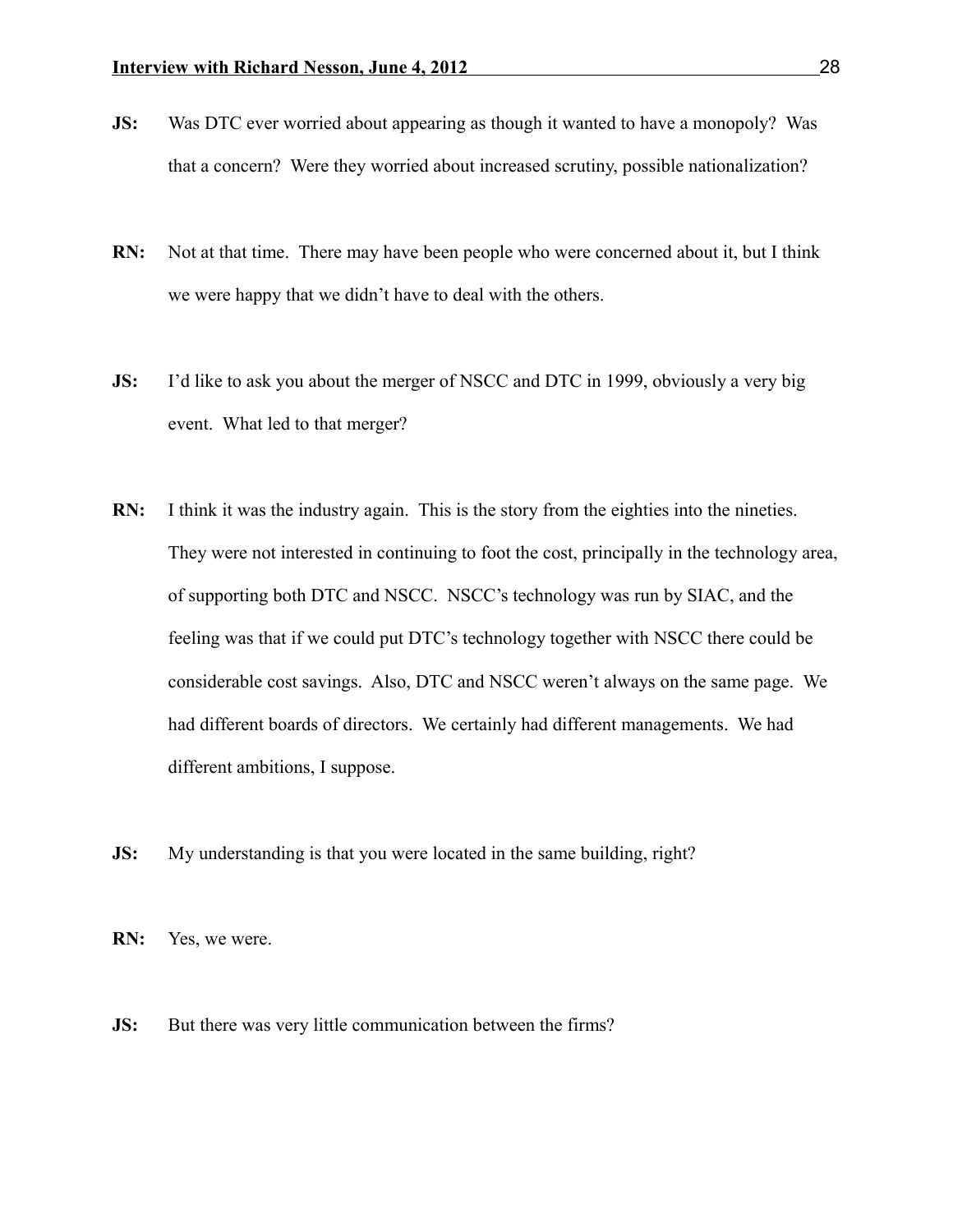- **RN:** Very little communication between the two. Obviously there was some communication. Transactions that were being processed by NSCC on the securities side were being settled by DTC, so there was communication in those areas. In terms of outreach, I think we did run into some competitive issues.
- **JS:** Did staff ever move back and forth between the two companies or people get hired by one or the other, or would that have been considered treason?
- **RN:** No. It might have been considered treason by some. But no, I don't recall any instance of that happening.
- **JS:** From a legal perspective what were the main challenges of the merger? Obviously there were lots of administrative and personnel issues.
- **RN:** I think that there were some governance issues. NSCC is owned by, at that time, the New York Stock Exchange. I'm not quite sure when the NASD took over the Amex. In any event, those were the two owners of NSCC. With DTC, probably 60 percent of its stock was owned by participants and the other 40 percent was owned by the New York Stock Exchange, the NASD/Amex. So we had to figure out a way to deal with those ownership issues.

Ultimately, the way that was worked out was participants at DTC got one share of DTCC for each share of DTC and the two owners of NSCC got preferred stock, which gave each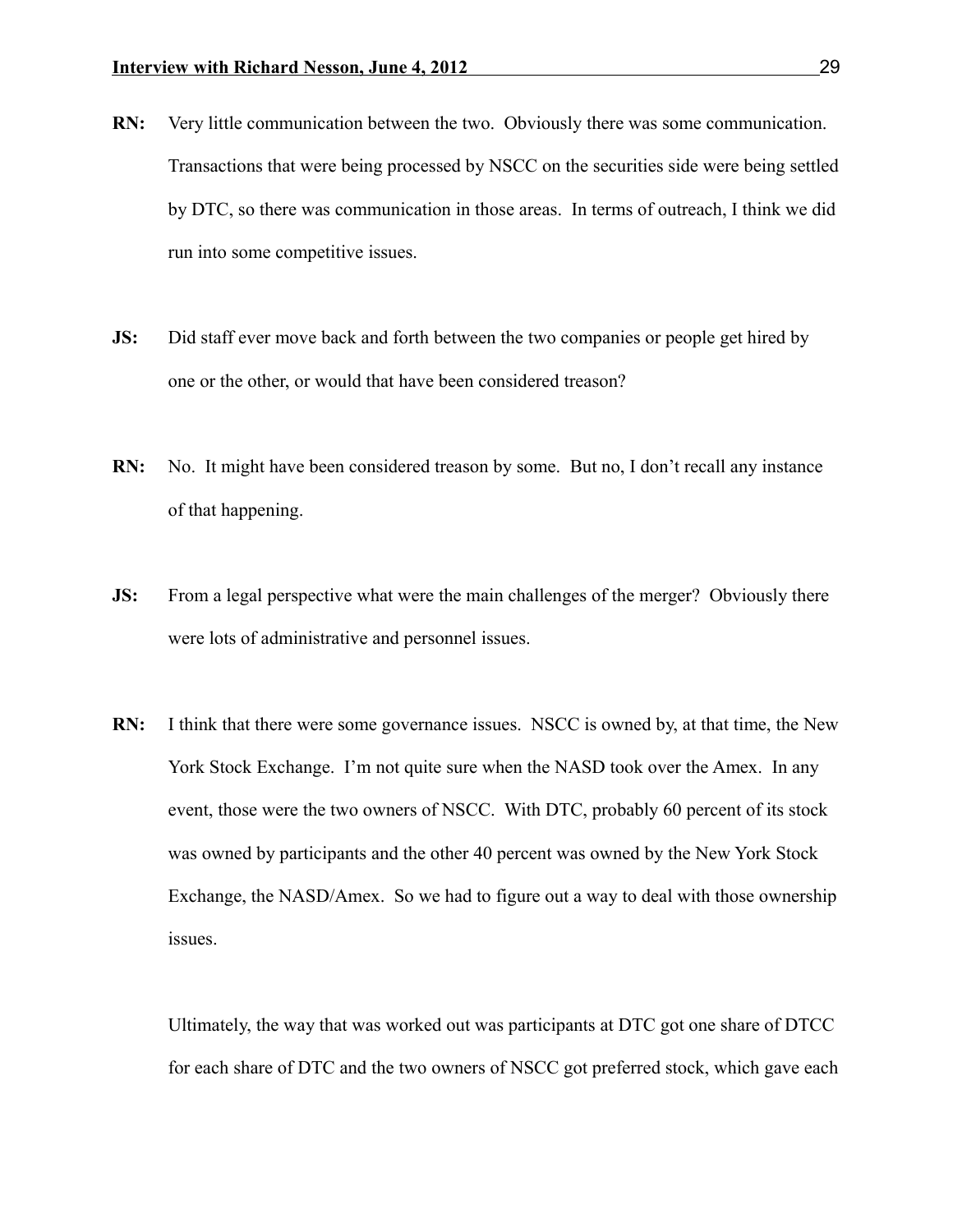of them the right to put one person onto DTCC's board. There were a couple of other divisions that we put in the shareholders' agreement that were important to the New York Stock Exchange and the NASD.

- **JS:** Was the SEC supportive of the decision to merge?
- **RN:** They were. I think they understood the reasons for doing it. I don't recall there being major regulatory issues. I don't recall that there was anything significant in the way of public comment when we went out with filings.

I think that the major issue, like in all mergers, was cultural. Putting the two managements together was not an easy process and some people did not make it. Ultimately, it was a much stronger organization. The people from NSCC that joined their counterparts at DTC were very strong individuals and were very important to the success of DTCC.

- **JS:** Were most of those personnel issues you just talked about, were those decisions made by the board?
- **RN:** No, it was at the management level. We had to deal with putting the two boards together. Kind of an interesting sidelight to that. There were thirty-seven individuals that were on both boards. I think what we did is we gave each participant who was represented on both boards the opportunity to choose one. We got the number down to, I think, twenty-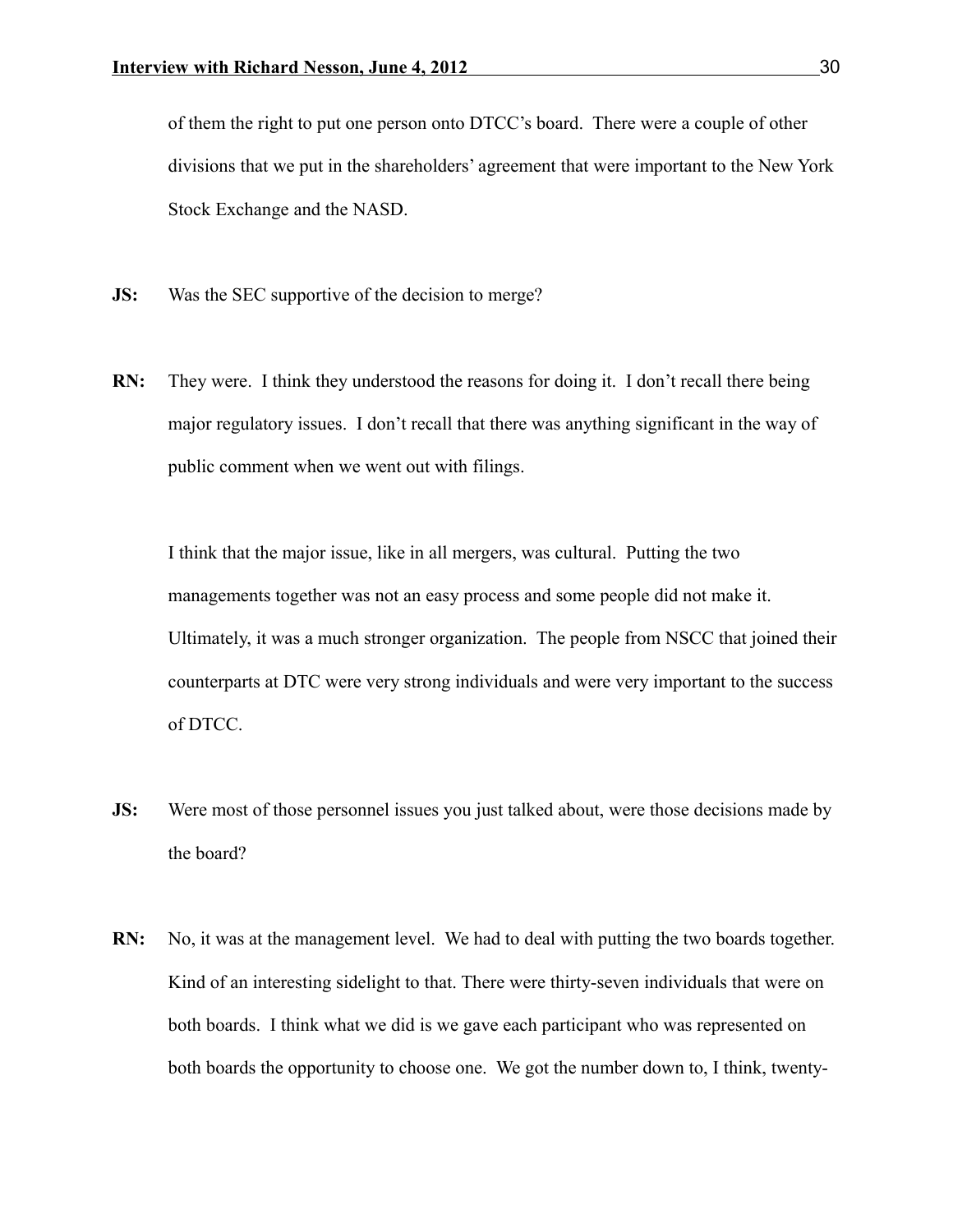seven. We were prepared to go forward with a board of twenty-seven and I was informed by the Fed that there was a regulation that prohibited bank boards from being larger than twenty-five. So we had to go to two of the board members and make them observers instead of full voting members. Subsequently we had a participant election and resolved that problem.

- **JS:** That sorted that out?
- **RN:** Jill Considine I've always said this about the chairman and CEO of DTC and DTCC. She was the right person at the right time. I think Jill was the right person. She had a great way of dealing with the board. She came to DTC and then DTCC with a very strong reputation, particularly among New York bankers. She was just really masterful in dealing with the board, giving them what they needed, and she was a terrific leader. We had a number of programs to deal with the different cultural issues among members of the senior staff, some of which may have been thought to be silly, but those are the kinds of things that companies do to try to put two organizations together. At the end of the day we had a very strong senior leadership.
- **JS:** How did your role as general counsel change after the merger? Did you just have a broader portfolio of issues that you were working on or was it more or less the same stuff?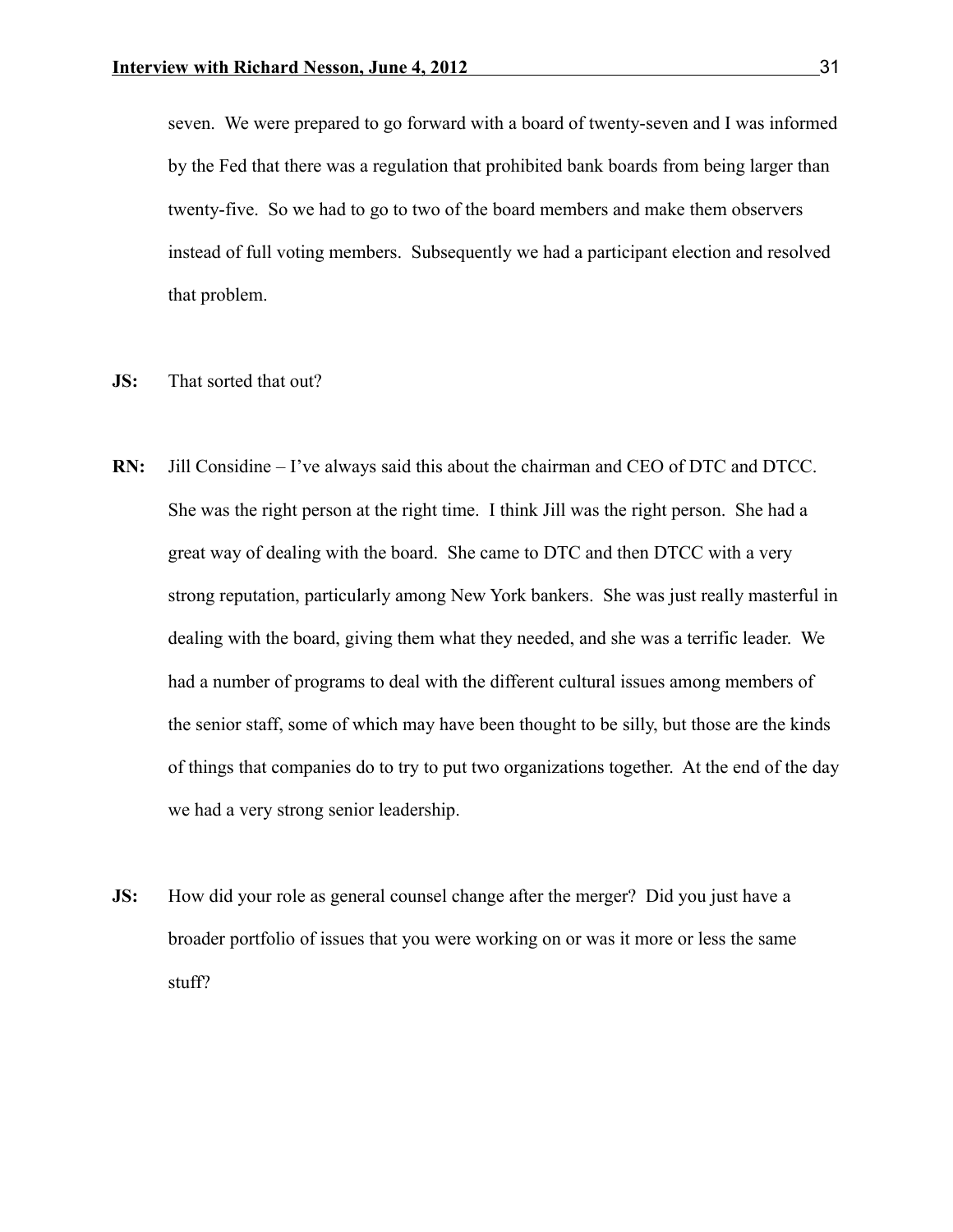- **RN:** It was pretty much the same stuff. We had very good lawyers, whom we inherited from NSCC, who continued to work on NSCC matters. Subsequently, we may want to get into this, we had an integration with the Government Securities Clearing Corporation, Mortgage Backed Securities Clearing Corporation and EMCC, which no longer exists. Those organizations also had very strong lawyers, so I did not really need to get into their issues.
- **JS:** How closely did you work with the SEC during this period? I mean, were you in contact with them quite a bit?
- **RN:** Yes. My whole career, from the time I left the SEC the major focus of what I did was dealing with the Commission. At the MSRB we had to get our rules approved by the Commission. We were inspected by the Commission; it was the same at DTC and DTCC. So there was a lot of conversation with the Commission staff. That partnership was very important to both organizations that I was general counsel of.
- **JS:** Did you, in general, throughout this period after you left the SEC, find that the SEC was sympathetic or was willing to listen to the concerns of the regulatees?
- **RN:** Certainly my relationship with the Commission staff was very good and on their part, they were very responsive. I always thought it was important, in dealing with the Commission staff, to be open and above board, and to recognize that the Commission staff's SOP was to be a little bit skeptical – which was a good thing. That's the way I was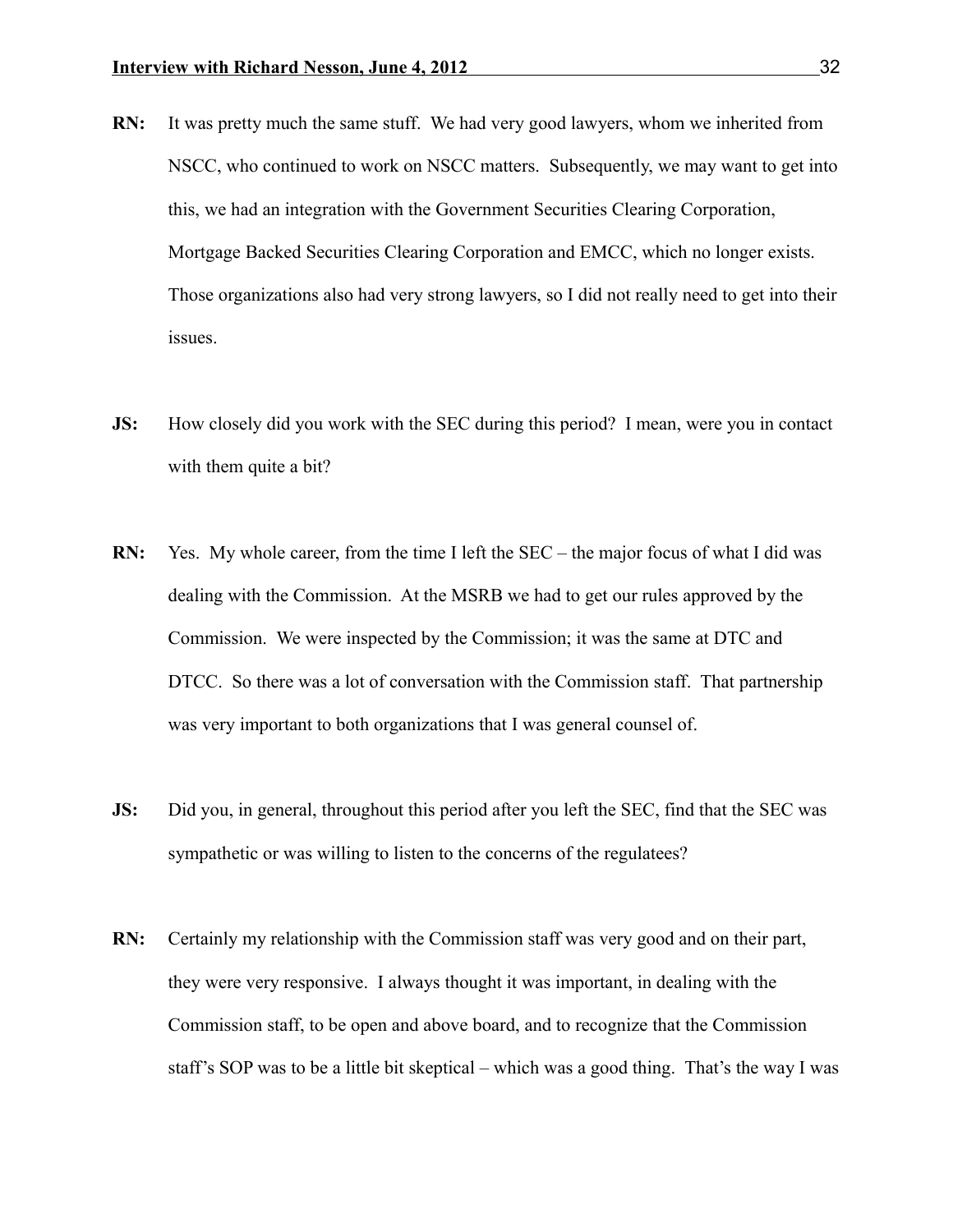when I was on the Commission staff. They needed information. They absolutely needed not to be surprised.

It was important, before making a filing, to go in and talk to the Commission staff about what it was that we were attempting to do, trying to answer their questions and to make sure that if we anticipated adverse comments in the comment period, to give the Commission staff a heads-up so they would not be surprised. I think in general, my relationship with the Commission staff was good and was very productive.

- **JS:** Was that heads-up, was that usually a formal thing, they wanted a formal letter about it?
- **RN:** It was just a heads-up. Maybe during the course of the initial meeting that I had with them I'd say, "You may be getting some comments from so-and-so about this. This is probably what they're going to say." That process became a little bit more formal as time went on. Although I would make them aware that there were adverse comments coming in, when they got the comment letter they would require me to respond to it in writing.

I was very fortunate that, both at the MSRB and at DTC and DTCC, I dealt with the same people over a long period of time. When I was at the MSRB, I dealt with the same branch chief. That was Jonathan Kalman. I dealt with Jon during the time that I was there and during a period of time while I was at DTC. Then he was replaced by Jerry Carpenter. Both of those people knew me, they knew that they could trust what I was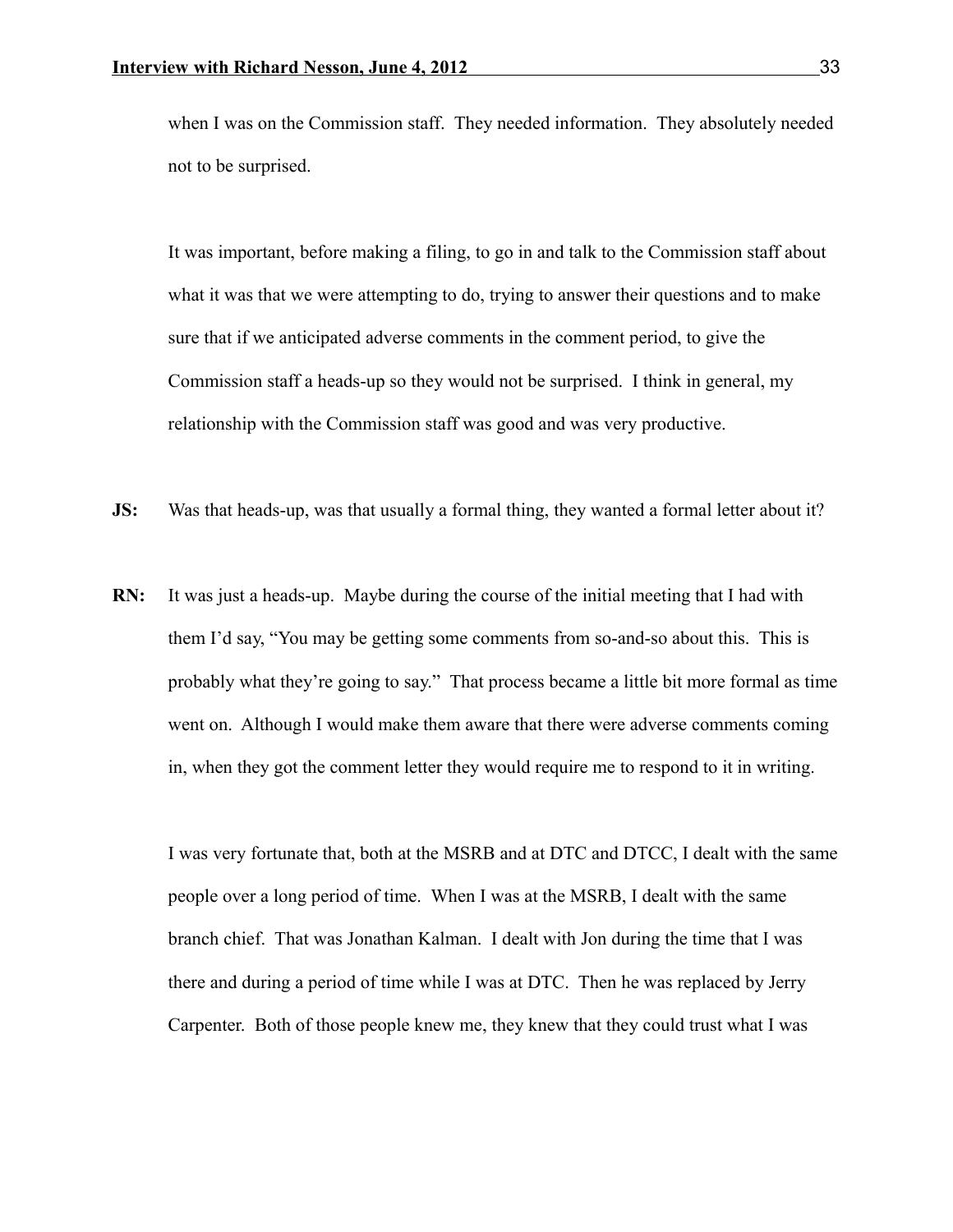telling them, and they were very familiar with the organizations that I was representing. So it was a very fortunate circumstance for me.

- **JS:** Are there any particular issues that came up during these early years, after the merger, that you'd like to comment on?
- **RN:** Just going back to the question you just asked, I would say that the one series of issues where I had the most difficulty, and this is entirely predictable, were issues involving competition. I mentioned earlier the interdepository interface fees. That was obviously a very controversial issue. The Commission staff no doubt felt, "here's this big guy in New York." The effect of putting in these surcharges is going to cause those participants who are members of other depositories to close those accounts down and do all their business with DTC.

We also had the issues involving Thomson Financial.

- **JS:** Is this the plan for the global settlement system?
- **RN:** Right.
- **JS:** Can you tell me a little bit about how that played out?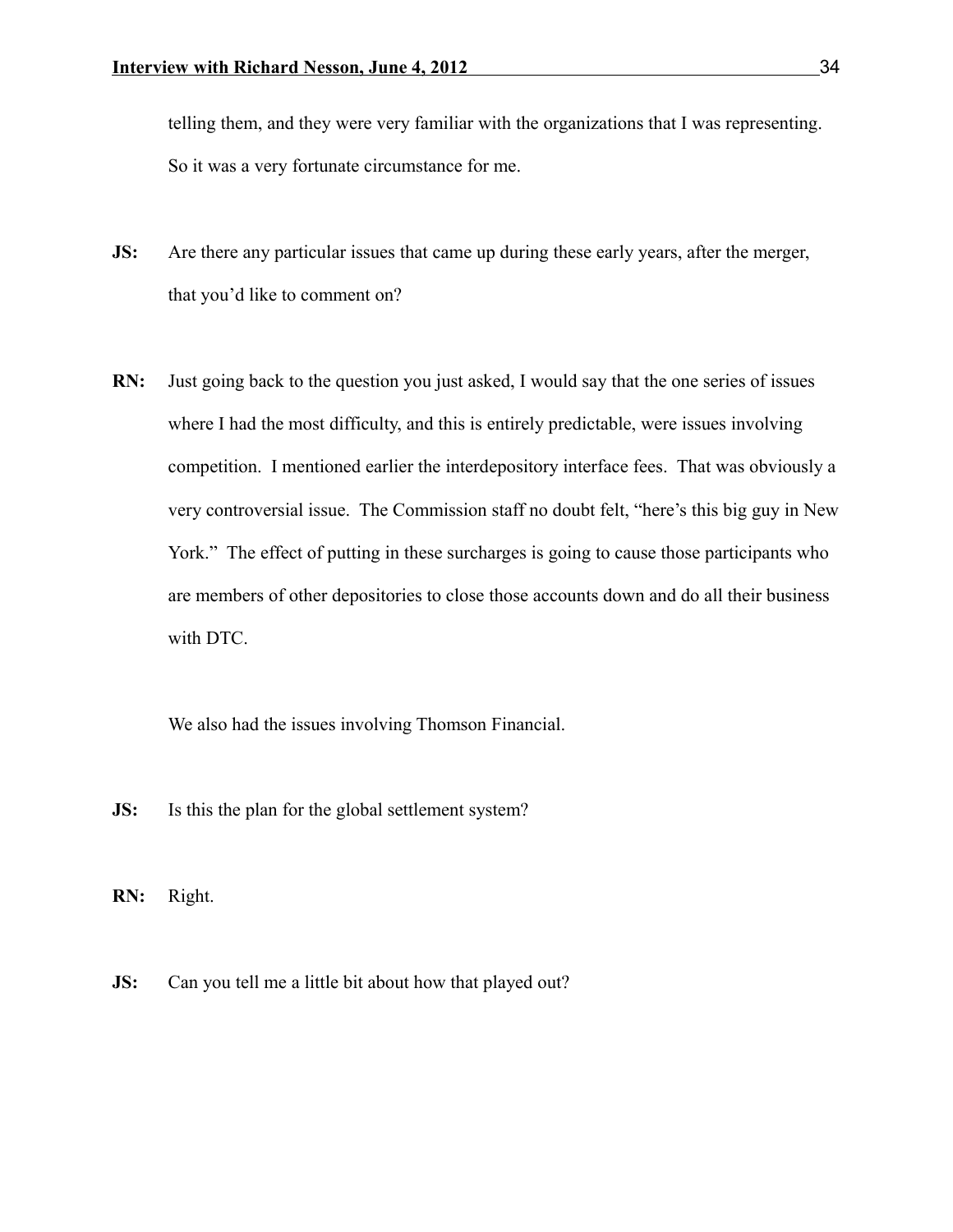**RN:** At DTC we had the Institutional Delivery system. Back in 1983, the SROs essentially required DTC's ID system to be used by brokers who wanted to extend the delivery versus payment privilege to their customers, typically institutions. The way the ID system worked was that, following the execution of a trade, the broker-dealer put in a confirmation. It was communicated to the investment advisor and the institution's settlement agent. The investment advisor would have an opportunity to affirm or disaffirm the trade. Then once it was affirmed, it would automatically go to settlement at DTC.

Thomson had a system called Oasys that compared trades in a different way, starting with a block trade. The investment advisor would essentially allocate the block trade to its customers, and then the process would continue. In the mid-nineties, DTC, in furtherance of going to  $T+3$ , wanted to put in a similar kind of system and did a filing with the Commission, which was opposed by Thomson Financial as being anticompetitive.

That was an enjoyable period of time for me, because I got to write lots of letters to the SEC, basically saying, "Look, if Thomson Financial wants to compete with us, they should become a registered securities depositor, just like we are." Then they would write back and so forth. Eventually, DTC and Thomson Financial decided to get together and create what became Omgeo.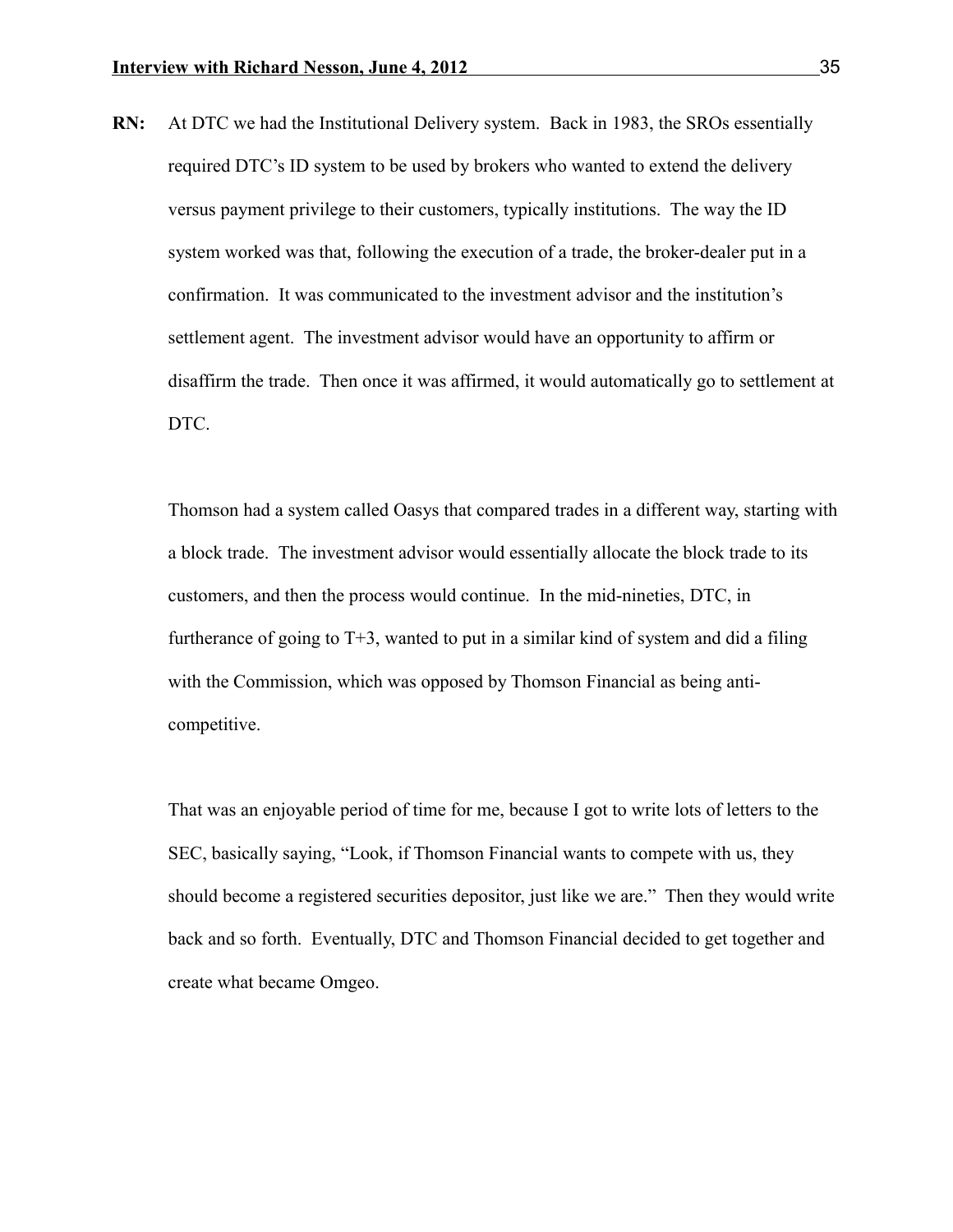- **JS:** That was somewhat unprecedented in the history of DTC, as I understand it, cooperating with a private company and developing a product.
- **RN:** Absolutely. As far as I can tell we had never done that. Obviously we had integrated with other clearing corporations, which became wholly owned subsidiaries of DTCC. We had never entered into an arrangement with a private company in which we owned less than the entire interest. In this case, we ended up with I think 51 percent of the stock of Omgeo and Thomson Financial ended up with 49 percent.
- **JS:** I understand that you also had difficulty dealing with the Commission at some point during this period after the merger in regards to a specific rule filing. Was that correct?
- **RN:** Yes, that was another issue where there was an allegation involving competition. The NSCC, in this case, had proposed a new process to deal with the communication between brokers that sponsored separately-managed accounts and advisors. It was very similar to the kind of communication setup that NSCC had had for a number of years for mutual funds. In any event, we did a filing with the Commission, not expecting there to be any opposition. It was something that had been vetted with the SMA industry. It was something that they wanted.

We did a filing – I think in 2003 – and lo and behold a comment letter was sent to the Commission by Senator Miller from Georgia, who although he was a Democrat had made a speech at the Republican National Convention in 2004. He was somebody that the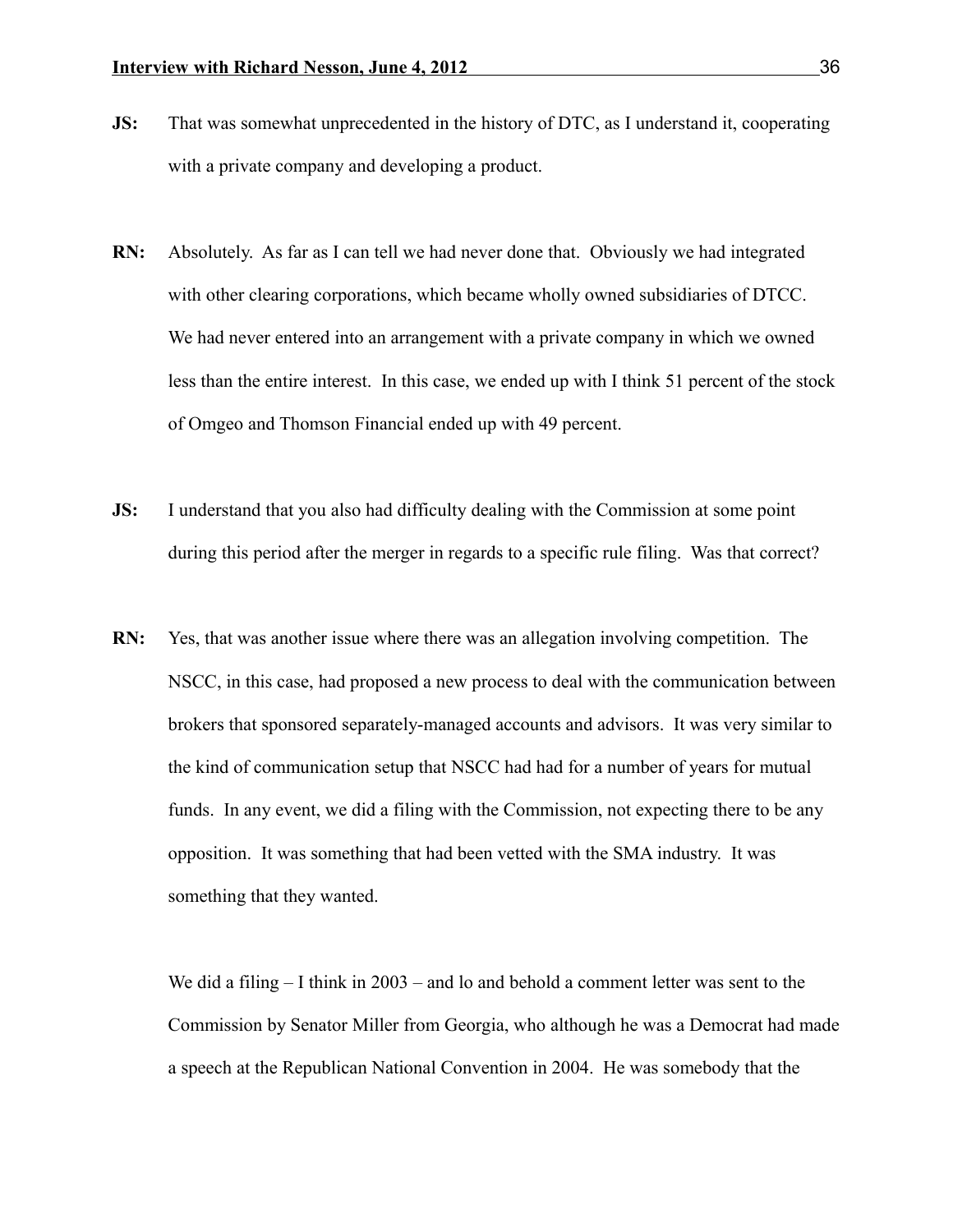Republicans on the Commission paid some attention to. In his letter, he said that the SEC's imprimatur on this SMA proposal, if they approved it, would be the death of a competitor who was a constituent of his in Georgia. In fact, his constituent was in a different business than ours.

In any event, we got hung up at the Commission, first at the staff level, requesting additional information over an extended period of time before they would even present it to the Commission. I think we got delayed by about two years. Eventually, we got it to the Commission. There was a vote, two Democrats in favor, two Republicans against. The fifth member, who was a Democrat, abstained. And we weren't able to get approval. P.S., in 2008, DTCC was finally able to introduce this service through an unregulated subsidiary.

- **JS:** All right, there's one final issue I want to ask you about that DTCC dealt with during this period, and that's the issue of naked short selling, which came up in the early 2000s and still pops up occasionally in the news. What is that, naked short selling?
- **RN:** A requirement of selling short is that when you do so you know that you are able to locate the same securities for delivery. Naked short selling is selling short without having any knowledge that you can acquire the securities of the type that you have sold. It was an allegation that was made by some companies whose stock price was going down – that this was the fault of naked short sellers. That may or may not have been the case. Somehow or other, NSCC got involved in this litigation. It was claimed that NSCC's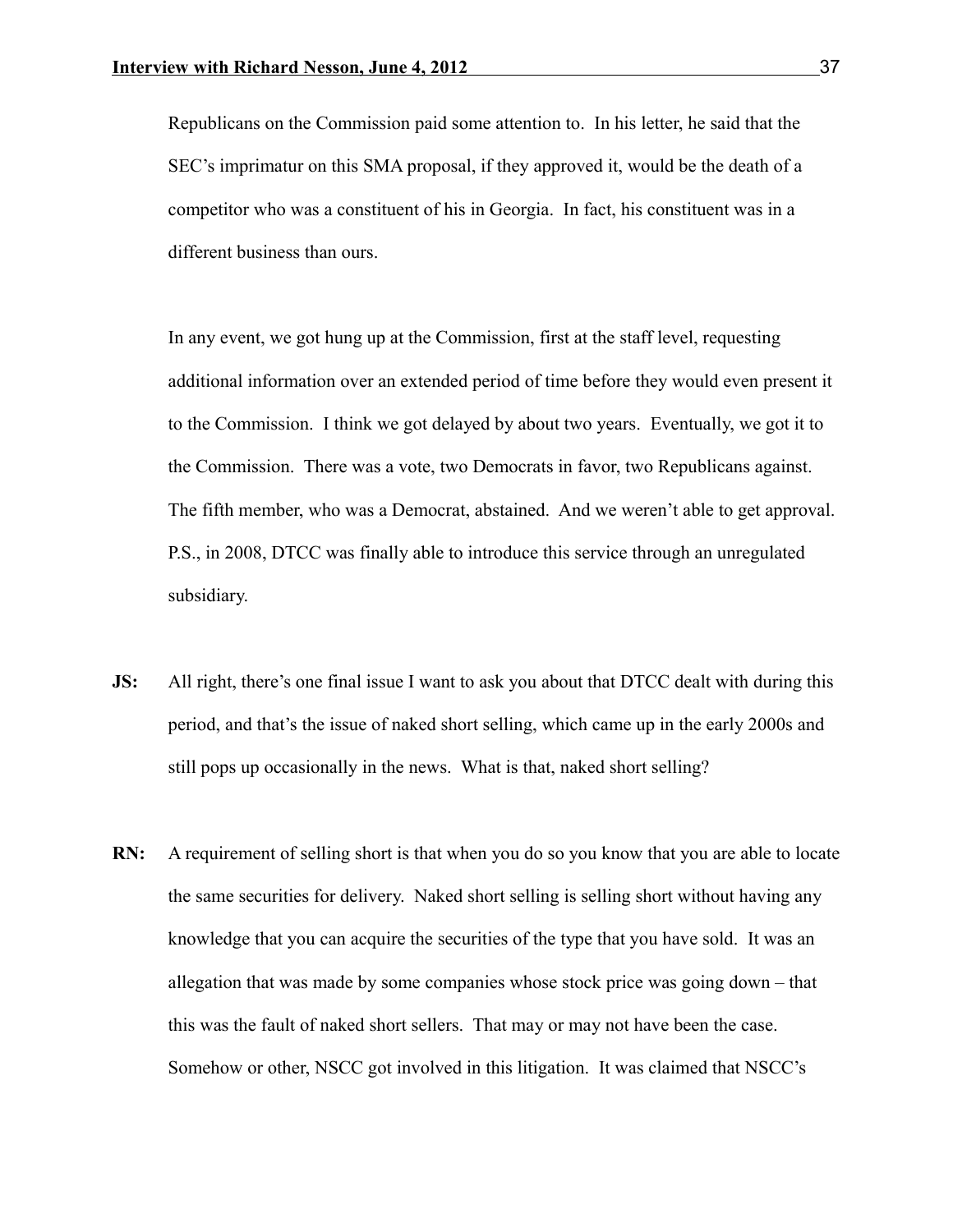procedures, specifically the stock borrowed program, which in fact, was designed to facilitate settlement and had been filed with and approved by the Commission many years before, was somehow promoting naked short selling.

This was litigation that we desperately wanted to avoid because of the difficulty of trying to describe to a jury or a judge precisely what it was we do and what the stock borrowed program was, and what naked short selling was, and why the former is irrelevant to the latter. Fortunately, we were able to get it dismissed out of all of the lawsuits that were filed.

- **JS:** Did DTCC offer input into the drafts that eventually ended up being Regulation SHO?
- **RN:** Yes, we did.
- **JS:** DTCC was basically happy with that regulation?
- **RN:** We were happy to provide the information as required.
- **JS:** In 2008 you retired from DTCC. Since then, or perhaps even before I'm not sure you've been involved with the SEC Historical Society, which this interview is being done for?
- **RN:** Right.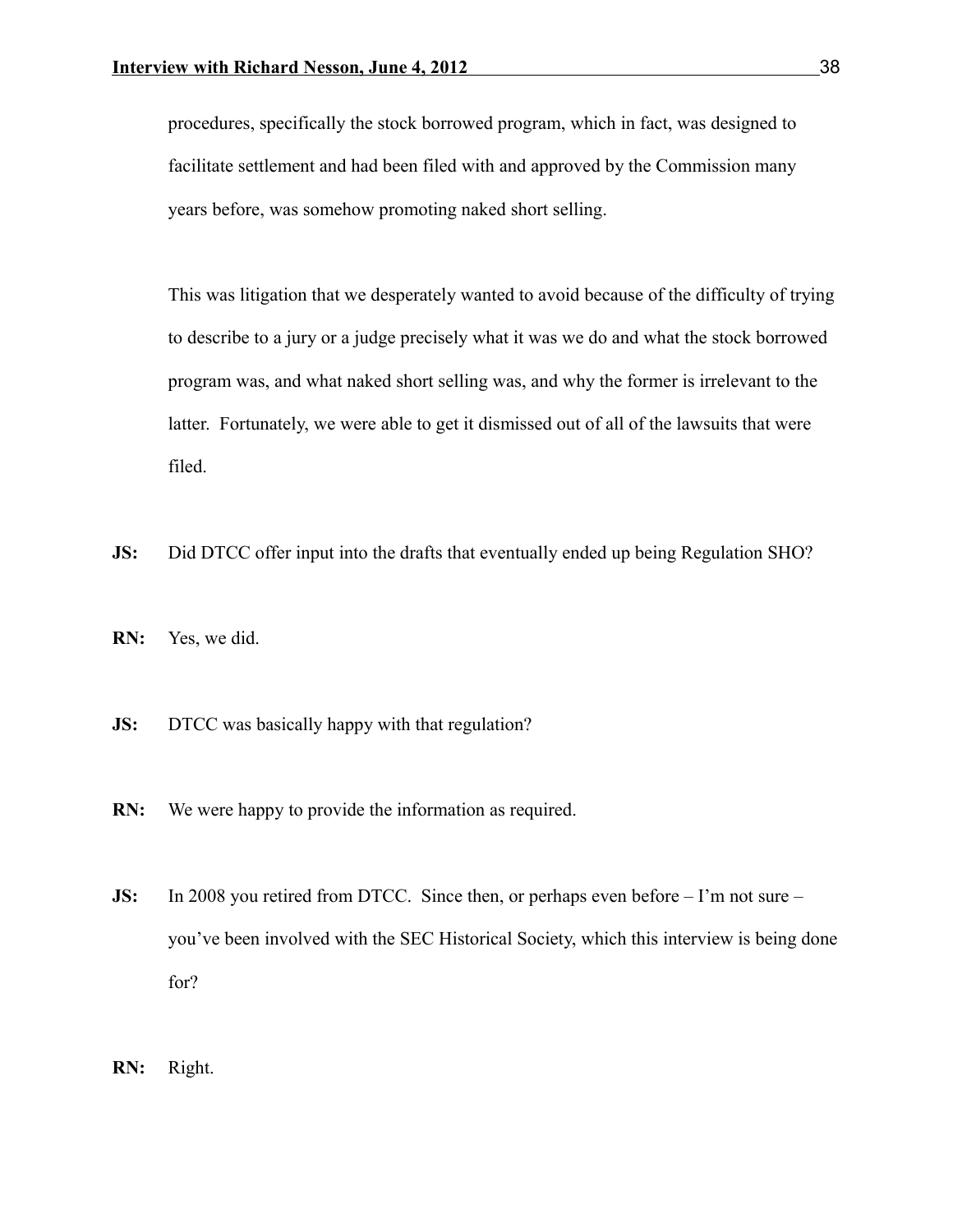- **JS:** Will you tell me about how you got involved?
- **RN:** I think it was actually back in maybe 2006 or 2007 that I got a call from Dick Rowe, who was involved with the Society at that time. I don't think he was a trustee, but he was on the Museum Committee. He asked me if I would be interested in getting involved with the Society as a member of their Advisory Council. I said sure and so I was a member of the Advisory Council and ultimately got elected as a trustee in 2007.

I had been Secretary and on a couple of committees, and a couple of years ago I was asked if I wanted to stand for election as President. As I told the trustees at our last meeting, I was absolutely certain when I got that call that I had to have been the third or fourth person that was asked, and I really wanted to know why the others had turned it down. Anyway, I was assured, no, I was the only candidate. I don't know whether that's true or not.

In any event, I have served as President. I'm currently Chairman. I'm going off the board after May of next year. I've been thrilled to be involved with the Society. All anybody has to do is just go online to [www.sechistorical.org](http://www.sechistorical.org/) to see this wonderful virtual museum and archive that the Society has developed. It's got so much interesting information about the history of securities regulation in this country, including interviews with critically important people, some of whom unfortunately are no longer around.